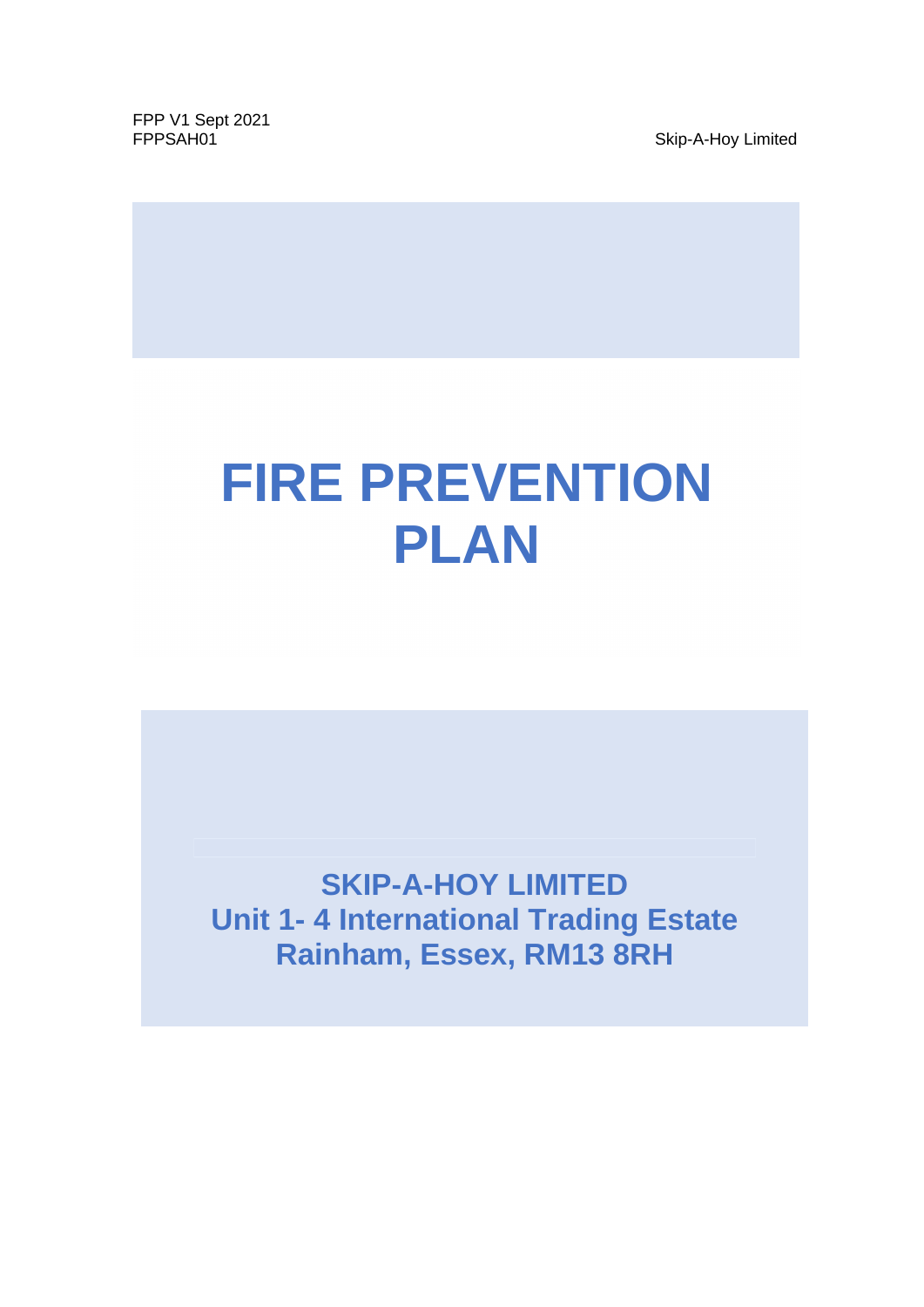# **DOCUMENT CONTROL SHEET**

| <b>Version</b><br><b>Reference</b> | <b>Date</b>    | <b>Reason for</b><br>Change | <b>Issued by</b> |
|------------------------------------|----------------|-----------------------------|------------------|
| 1.0                                | September 2021 |                             |                  |
|                                    |                |                             |                  |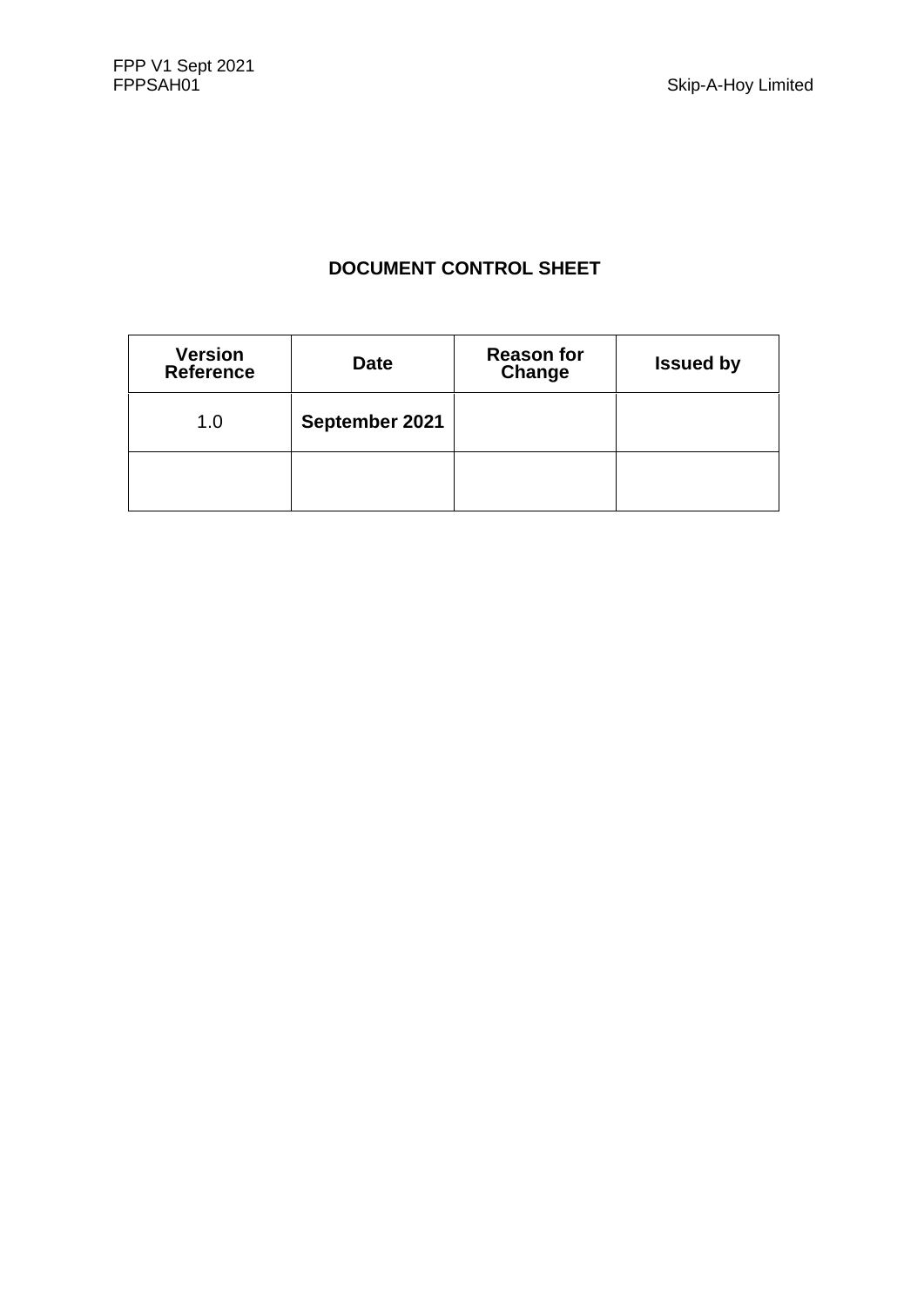# Contents

| 1.   |                                                         |  |
|------|---------------------------------------------------------|--|
| 1.1  |                                                         |  |
| 1.2  |                                                         |  |
| 1.3  |                                                         |  |
| 1.4  |                                                         |  |
| 1.5  |                                                         |  |
| 1.6  |                                                         |  |
| 2.   |                                                         |  |
| 3.   |                                                         |  |
| 4.   |                                                         |  |
| 4.1  |                                                         |  |
| 4.2  |                                                         |  |
| 5.   |                                                         |  |
| 6.   | WASTE STORAGE TIMES, STOCK MANAGEMENT AND ROTATION  9   |  |
| 6.1  |                                                         |  |
| 7.   |                                                         |  |
| 8.   |                                                         |  |
| 9.   |                                                         |  |
| 10.  |                                                         |  |
| 11.  |                                                         |  |
| 12.  |                                                         |  |
| 12.1 |                                                         |  |
| 12.2 |                                                         |  |
| 12.3 |                                                         |  |
| 12.4 |                                                         |  |
| 12.5 |                                                         |  |
| 12.6 | BUILD-UP OF LOOSE COMBUSTIBLE WASTE, DUST AND FLUFF  16 |  |
| 12.7 |                                                         |  |
| 12.8 |                                                         |  |
| 13   |                                                         |  |
| 13.1 |                                                         |  |
| 13.2 | FIREFIGHTING STRATEGY - DURING OPERATIONAL HOURS 18     |  |
| 13.3 |                                                         |  |
| 14.  |                                                         |  |
| 14.1 |                                                         |  |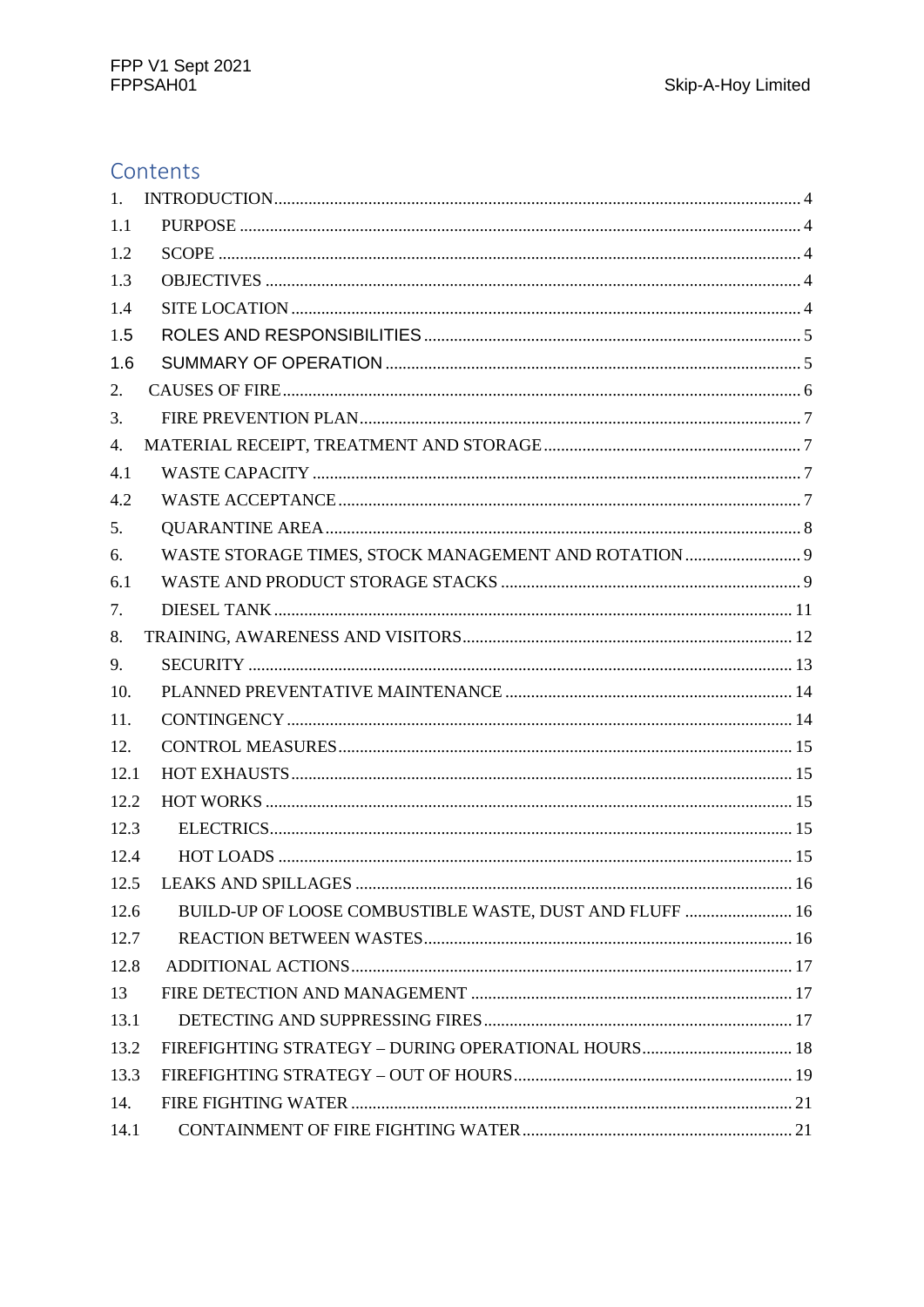| FPP V1 Sept 2021 |                    |
|------------------|--------------------|
| FPPSAH01         | Skip-A-Hoy Limited |
|                  |                    |
|                  |                    |
|                  |                    |
|                  |                    |
|                  |                    |
| APPENDIX D:      |                    |
| APPENDIX E:      |                    |
|                  |                    |
| APPENDIX G:      |                    |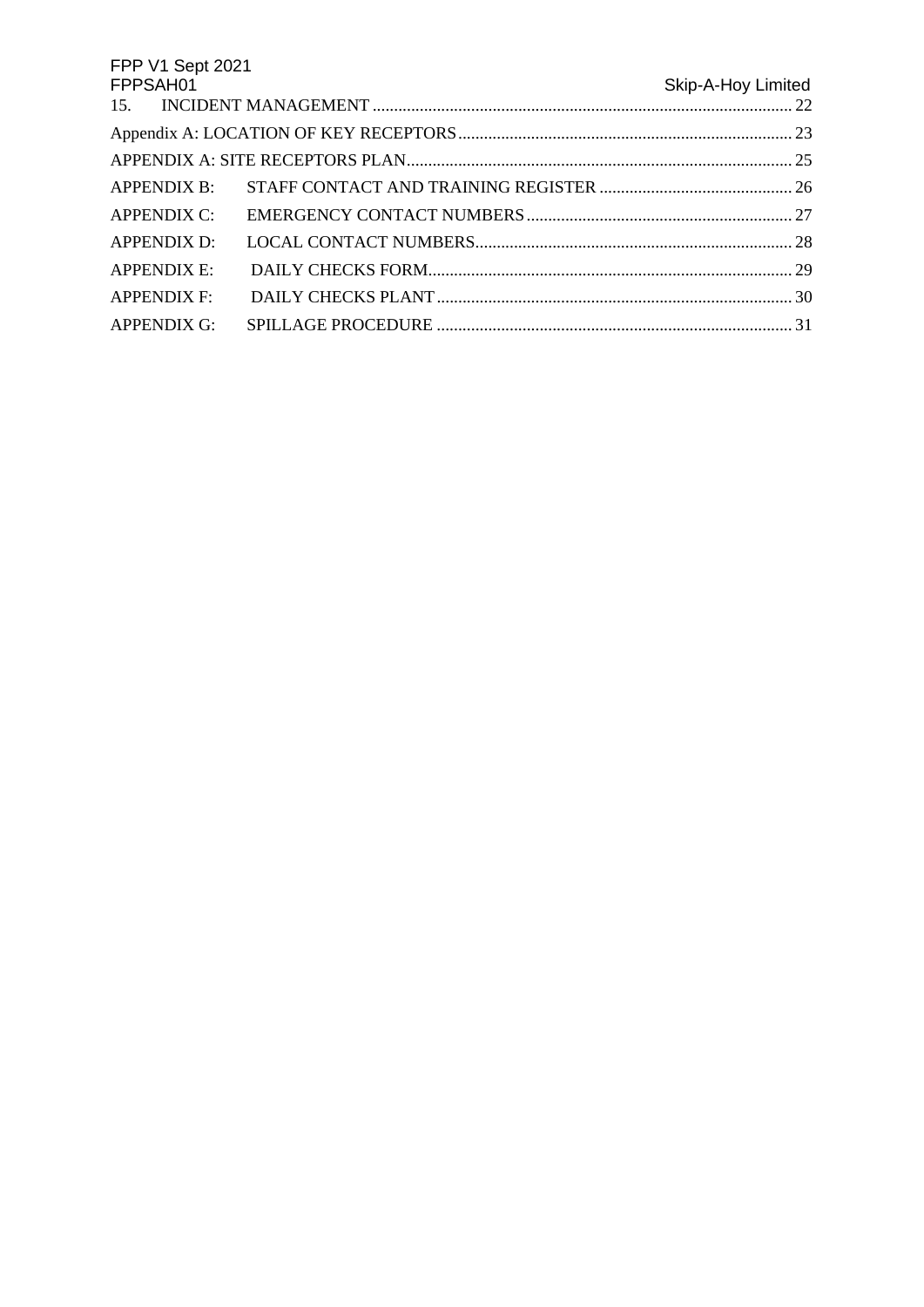# 1. INTRODUCTION

This document provides the Fire Prevention Plan for the waste facility at Unit 1- 4 International Trading Estate, Rainham, Essex, RM13 8RH.

This is a standalone document and includes the following plans:

SAHFP01 Fire Prevention Plan

SAHSP01 Site Plan

# 1.1 PURPOSE

The primary purpose of this Fire Prevention Plan (FPP) is to guide staff and contractors in the prevention of fire. This FPP also confirms the actions to be taken in the event of fire to minimise any impact on the environment and to control the fire where appropriate.

This FPP will be issued to the Fire Brigade in the event of a fire to aid with firefighting.

# 1.2 SCOPE

This FPP has been prepared in accordance with Environment Agency guidance.<sup>1</sup>

# 1.3 OBJECTIVES

The objectives of the Fire Prevention Plan are:

- To minimise the likelihood of a fire occurring.
- To aim for a fire to be extinguished within 4 hours.
- To minimise the spread of fire within the site and to neighbouring sites.

# 1.4 SITE LOCATION

The site is located at the rear of Unit 1- 4 International Trading Estate, Rainham, Essex, RM13 8RH. The site is in an industrial estate.

The site has one entrance and one exit.

The site is surrounded by other industrial premises.

A map of key receptors within 1km is shown in Annex A.

<sup>1</sup> https://www.gov.uk/government/publications/fire-prevention-plans-environmental-permits/fireprevention-plans-environmental-permits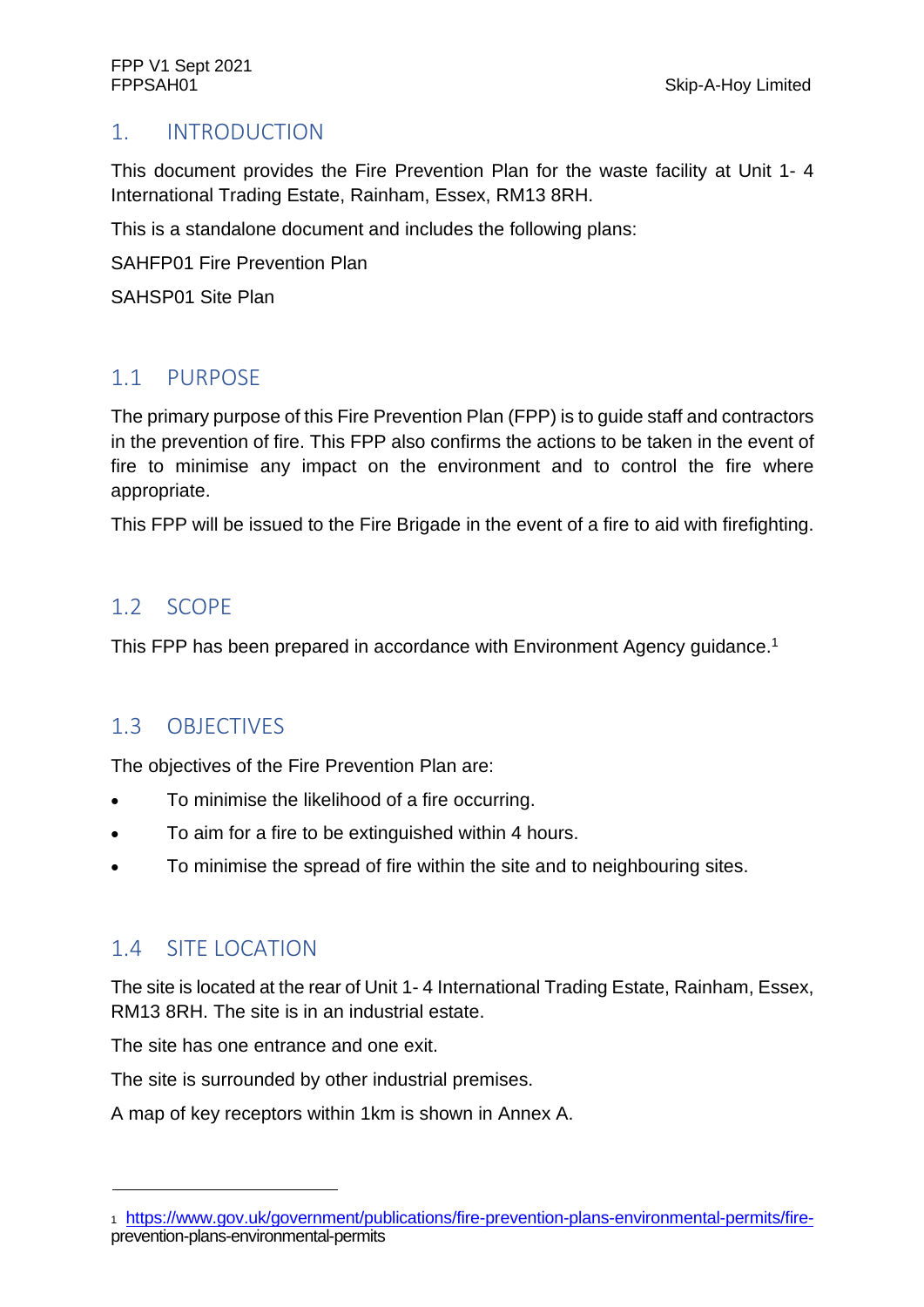#### 1.5 ROLES AND RESPONSIBILITIES

The Site Manager has responsibility for ensuring these procedures are adhered to. The Site Manager is specifically responsible for:

- Ensuring the adequate training of staff and contractors working on site regarding the content of these procedures;
- Ensuring the adequate provision of resources such as personal protective equipment (PPE);
- Ensuring the provision and maintenance of handheld fire extinguishers and other firefighting equipment at the site is adequate.

#### 1.6 SUMMARY OF OPERATION

The site is currently occupied but non-operational as Skip A Hoy are waiting for the Environmental Permit to be issued. The site's main activity is nonhazardous & inert waste recycling consisting mainly of mixed municipal skip waste, mixed builders skip waste, metals and inert C&D waste.

All waste processing is conducted internally in the building. Waste is separated physically and mechanically into separate recyclable fractions, wood, hardcore, soil, metal, cardboard, fines and non-recyclable residue for onward transportation to suitably authorised sites.

There will be very little run off from the waste as it is undercover and any water from the misting system will be soaked up by the waste. However should the waste come in wet with rainwater within the skip this will be caught by the gulley across the front of the building and captured in the holding tank within the building. The holding tank will be monitored regularly to ascertain when it needs emptying. Once it is three quarters full a tanker will be ordered to attend site and empty the tank.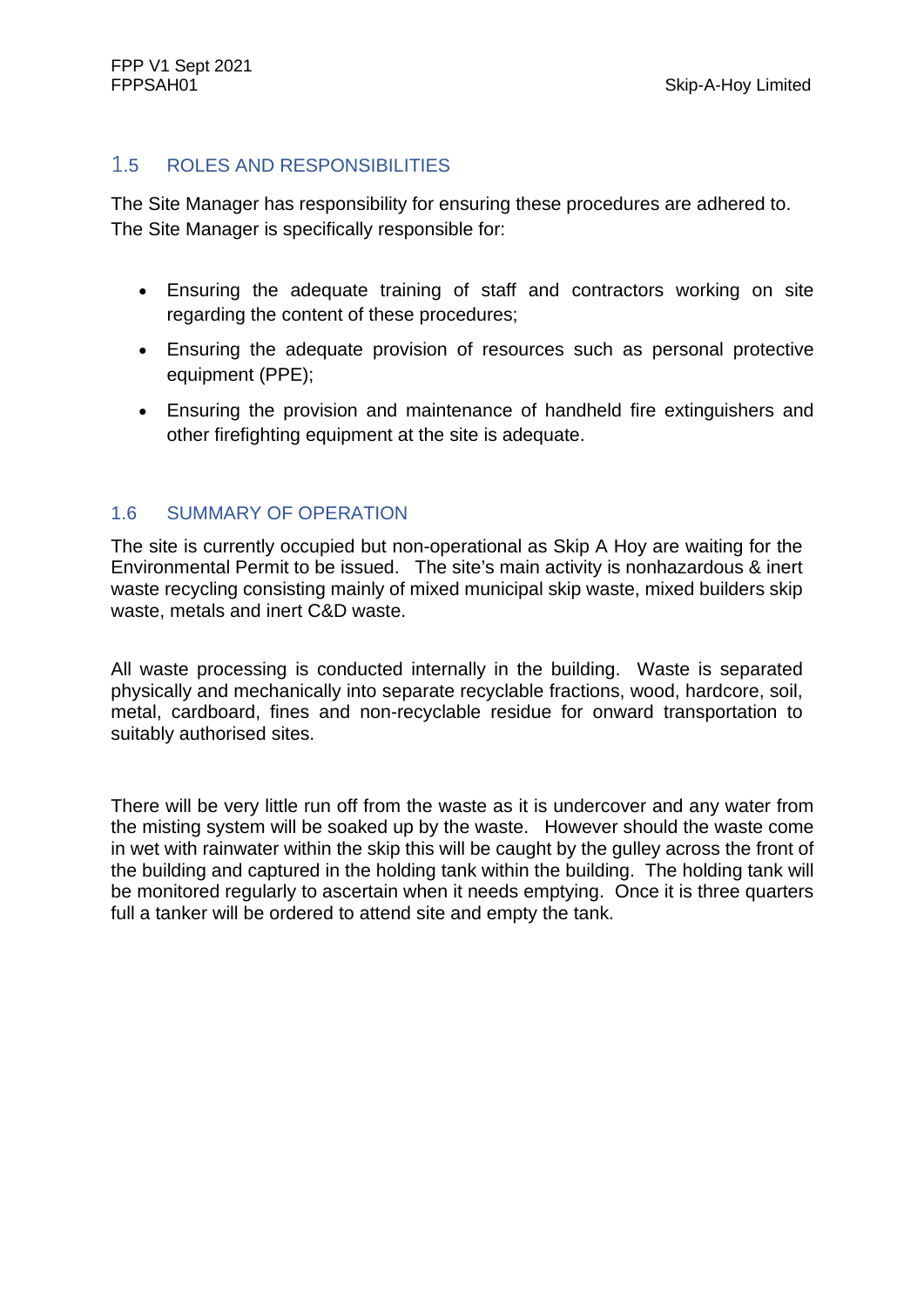# 2. CAUSES OF FIRE

The following have been identified as potential causes of fire and their relevance to this site is given in Table 1

| <b>Cause of Fire</b>                                                      | <b>Applicability to the Site</b>                                                                                 |
|---------------------------------------------------------------------------|------------------------------------------------------------------------------------------------------------------|
| Arson or vandalism<br>$\bullet$                                           | Yes – see section 9 Security                                                                                     |
| Self-combustion                                                           | $No - see below.$                                                                                                |
| Plant or equipment<br>٠                                                   | Yes - see 10 Planned Preventative<br>Maintenance                                                                 |
| <b>Electrical faults</b><br>$\bullet$                                     | Yes-see 12.3 Electrics                                                                                           |
| Naked lights<br>$\bullet$                                                 | $No$ – none on site                                                                                              |
| Discarded smoking materials<br>$\bullet$                                  | No – on site smoking is prohibited                                                                               |
| Hot works, for example<br>$\bullet$<br>welding                            | No – not used as part of waste operations<br>but maintenance may require<br>welding/soldering see 12.2 Hot works |
| Industrial heaters, furnaces,<br>$\bullet$<br>incinerators, space heaters | $No$ – none on site                                                                                              |
| Hot exhausts<br>$\bullet$                                                 | Yes – see 12.4 Hot exhausts                                                                                      |
| Open burning<br>٠                                                         | No – No burning will take place                                                                                  |
| Damaged or exposed<br>electrical cables                                   | Yes - see 10 Planned Preventative<br>Maintenance                                                                 |
| <b>Reactions between</b><br>incompatible materials                        | No - not relevant given the waste types see<br>12.7                                                              |
| <b>Leaks and Spillages</b><br>٠                                           | Yes – see 12.5 Leaks and Spillages                                                                               |
| Hot loads deposited at the site                                           | Yes - see 12.4 Hot Loads                                                                                         |
| Build-up of loose combustible<br>waste                                    | $Yes - see 12.6$                                                                                                 |

#### **Table 1 Causes of Fire and Applicability to the Site**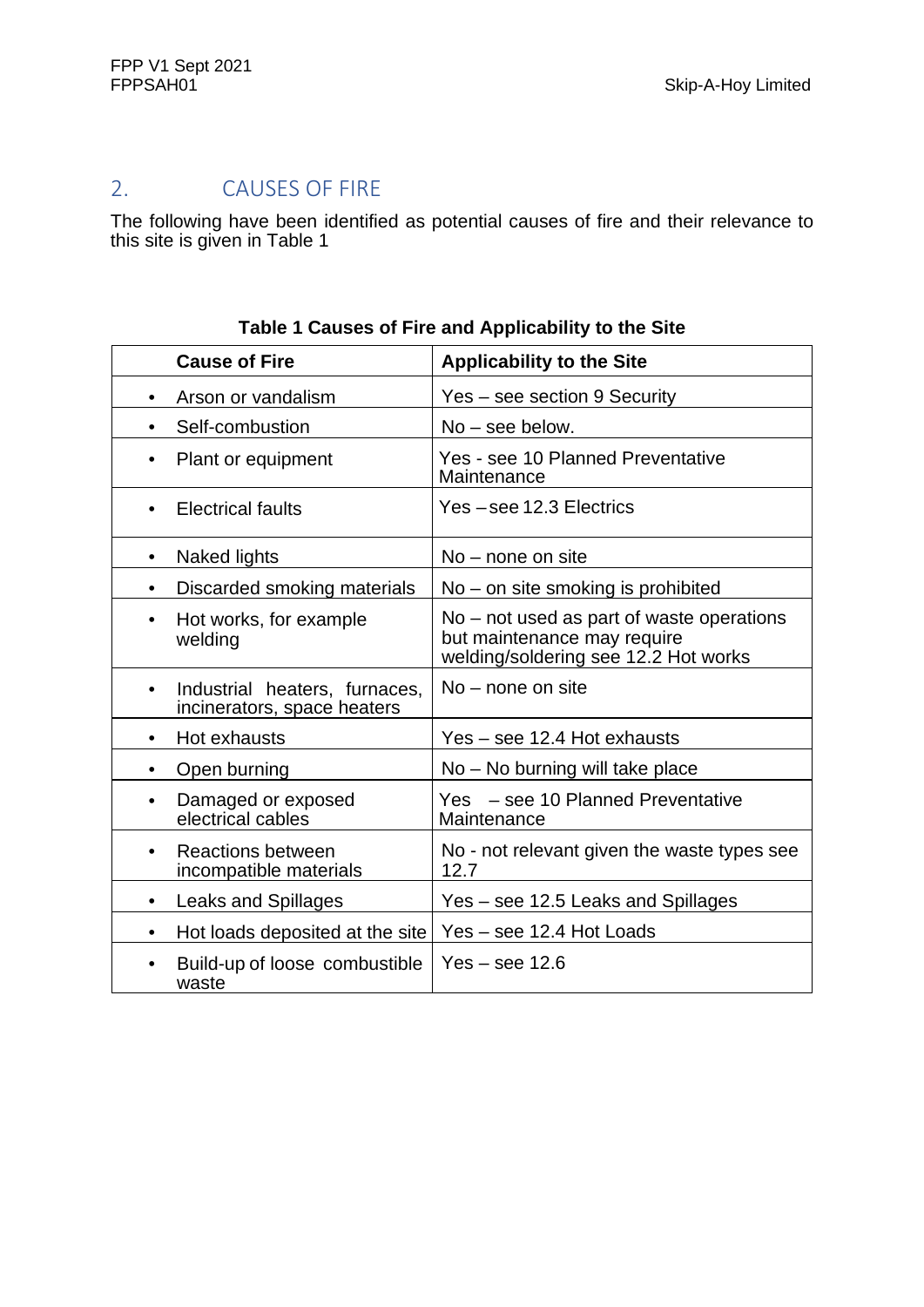## 3. FIRE PREVENTION PLAN

The site will be operated in accordance with an Environmental Management System. Operational Procedures are set out in SAH-EMS-01.

In addition to the Operational Procedures, the following reasonable actions will be taken to minimise the risk of fire, in accordance with Environment Agency guidelines.

# 4. MATERIAL RECEIPT, TREATMENT AND STORAGE

## 4.1 WASTE CAPACITY

The annual throughput will be 75,000 tonnes.

The maximum amount of waste that could be on site at any one time will be 480 tonnes in bays and a further 20 tonnes in skips. The site will store waste at the limits set out in Table 2.

# 4.2 WASTE ACCEPTANCE

Waste will be collected using the company's skips which will be removed from the customer's site and returned to Skip A Hoys site.

No waste will be delivered to site from third parties.

Only the waste types and EWC codes named on the environmental permit in Schedule 2 will be accepted at the site. The waste will be visually inspected as far as possible at the point of collection and non-compliant wastes will be removed from the skip and left with the customer. The wastes will be further inspected when tipped at the site any non-compliant waste materials not allowed on the permit will be quarantined and either returned to the customer or disposed of to an authorised site with the relevant paperwork.

Any incidents of non-conformance will be recorded in the Site Diary.

The site will not receive wastes that are incompatible and the likelihood of receiving noncompliant waste will be low. However, there may be occasions whereby customers have placed non-compliant waste in the skips or lorries.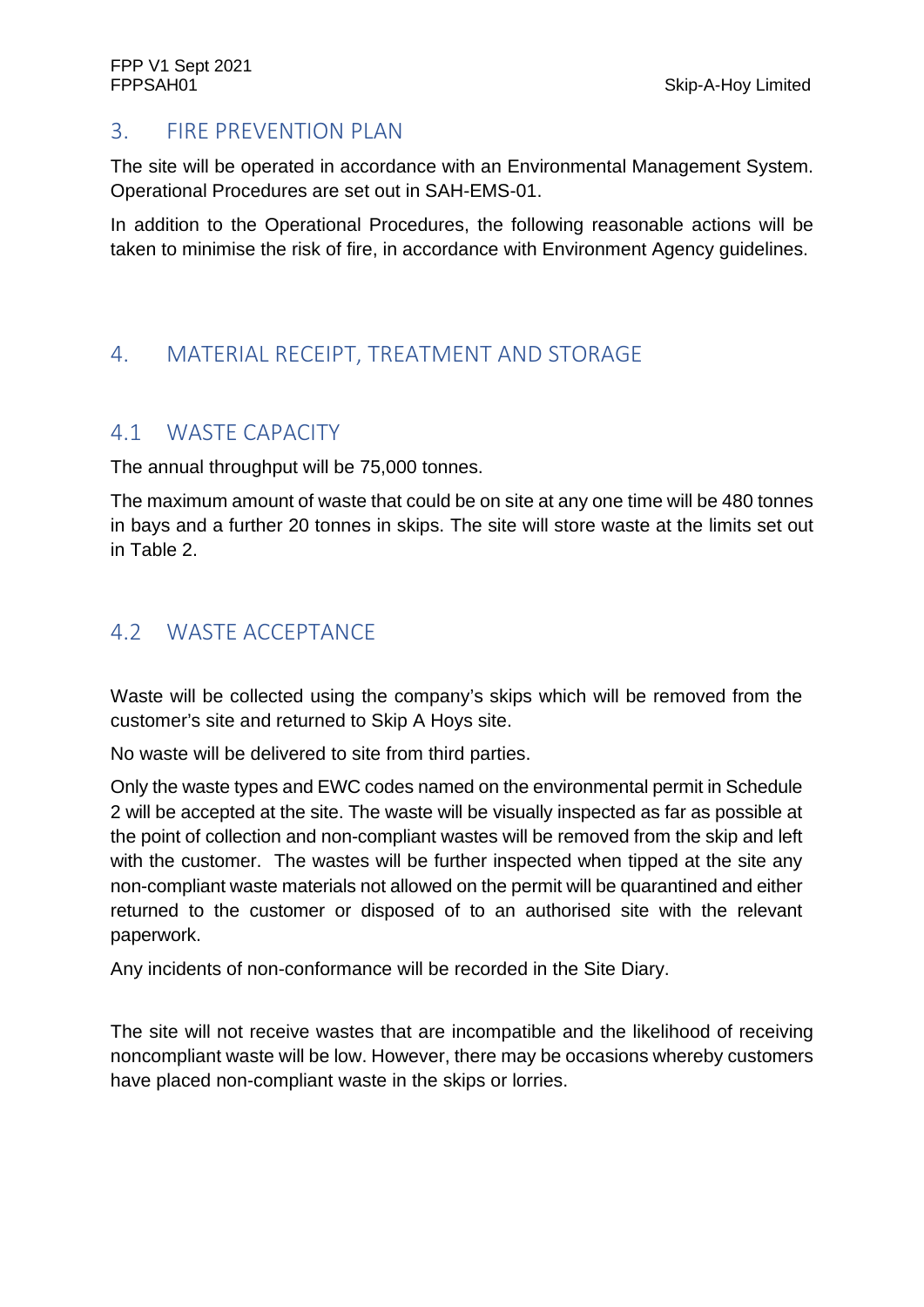The following procedure will be implemented if non-conforming waste is observed:

If waste arrives on site which is tipped then non-permitted wastes are found:

- a) The waste is immediately separated into the quarantine area pending off-site removal
- b) Management Informed of non-permitted waste
- c) The customer will be informed of the breach and charged for the additional handling costs associated with transferring to another authorised facility
- d) Record maintained of non-permitted waste, quantity, source, date and client/source of waste.

# 5. QUARANTINE AREA

For small non-permitted items there is a quarantine skip the location of this skip may vary as operating conditions permit.

Any waste material on fire (that is safe to be pulled from the storage bay) will be placed in the quarantine area shown on SAHSP01. There may at times be skips positioned in this area however they can be quickly removed with the grab machine.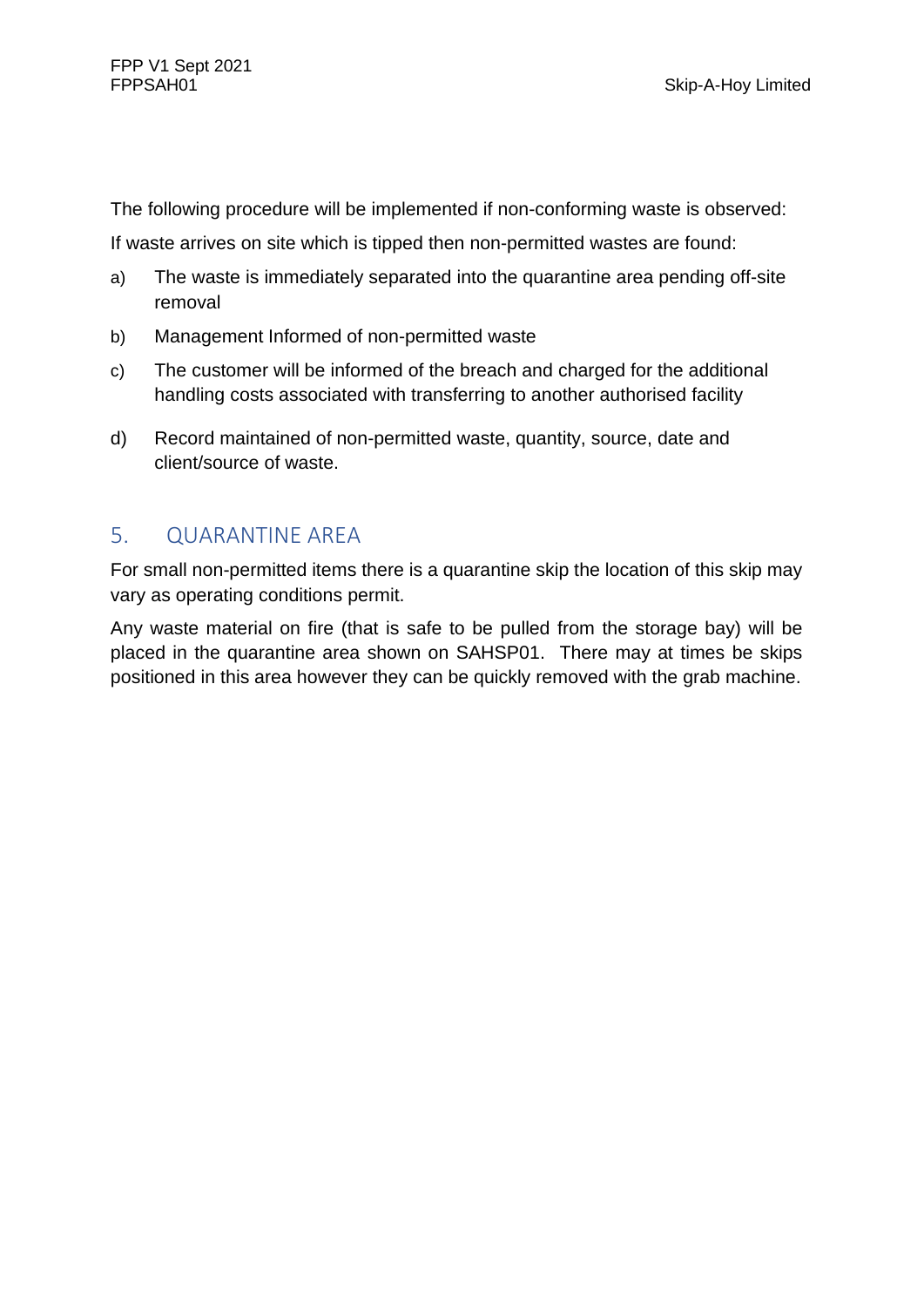# 6. WASTE STORAGE TIMES, STOCK MANAGEMENT AND ROTATION

No waste will be kept on site for longer than 3 months (see Table 2).

During the Daily Checks the site manager will also check for any signs of combustion and hotspots. In the unlikely event that there is localised warming, it will be dissipated by turning the waste in the bay.

The site has contingency plans in place if outlets become unavailable.

The company will undertake monthly stock checks (in the unlikely event that waste is on site for more than a month) which will involve moving the waste within each pile. The purpose of the stock check is:

- To turn wastes in order to ensure the waste is not at risk of self-combustion and any potential hotspots are dissipated;
- To ensure the waste volumes do not exceed those specified in the permit.
- To ensure waste is not kept on site for longer than allowed by the permit

Records will be maintained in the site office of any physical monthly stock checks, it is anticipated that stock will not remain on site for more than a few days.

The site manager in charge of stock checking will be vigilant for signs of combustion or hotspots. If any are found, these will immediately be quenched with water and reported to the management team. Stock rotation will be by mechanical means as necessary.

# 6.1 WASTE AND PRODUCT STORAGE STACKS

Table 2 below shows the maximum storage limits.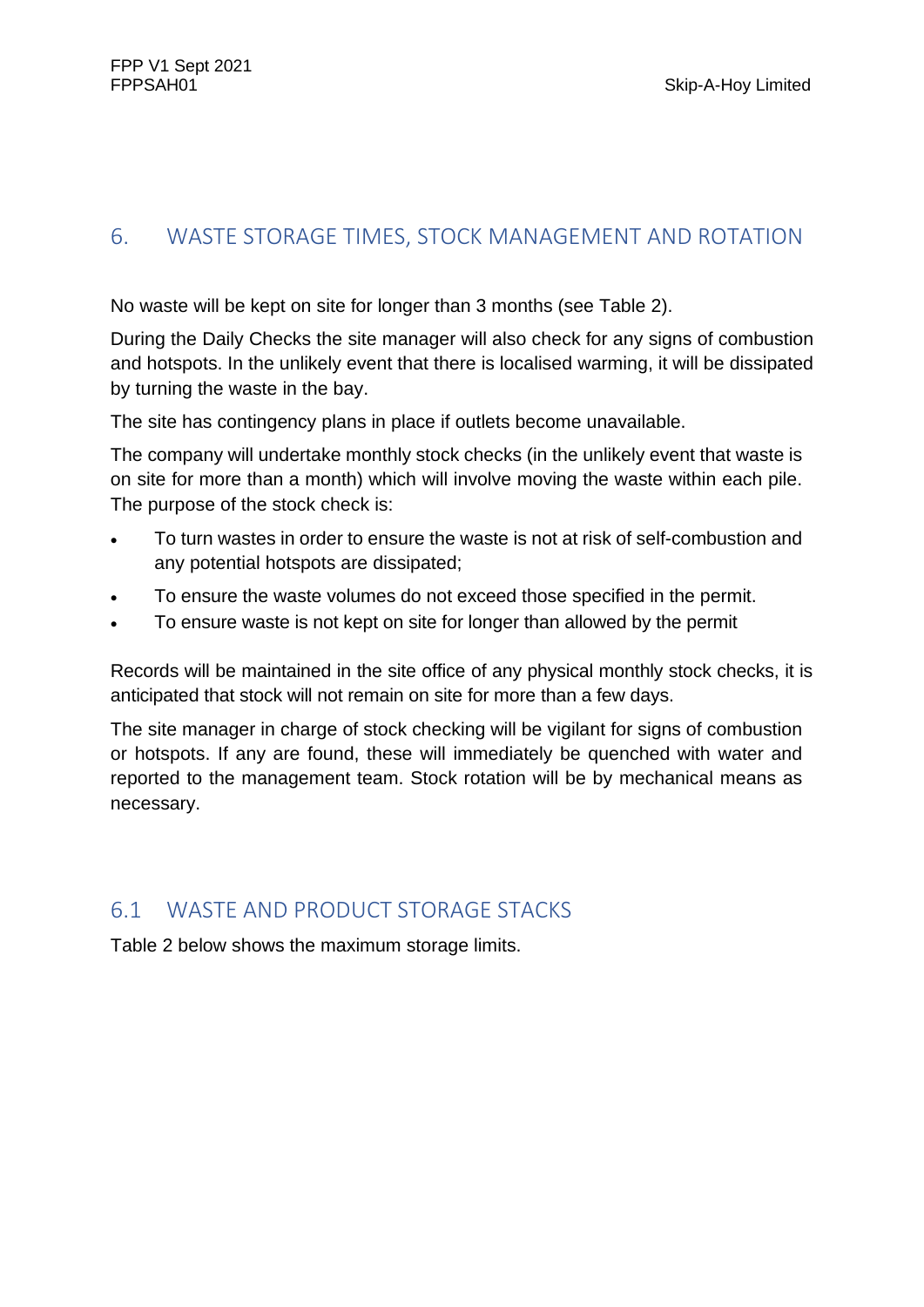#### **TABLE 2 –STORAGE LIMITS**

|                           | <b>DIMENSIONS</b>            | <b>ALLOWANCE</b>  | <b>BLOCK</b><br><b>DIMENSION</b>    | <b>ACTUAL</b><br><b>STORAGE</b> | <b>STORAGE TIME</b> |
|---------------------------|------------------------------|-------------------|-------------------------------------|---------------------------------|---------------------|
| Bay 1 Incoming waste      | $10m \times 7m \times 4m$    | 450 <sup>m3</sup> | <b>STORAGE</b><br>280 <sup>m3</sup> | 190 <sup>m3</sup>               | 1 to 3 days         |
| Bay 2 Fines under trommel | $6m \times 2m \times 2m$     | 450m3             | 24m <sup>3</sup>                    | 16m <sup>3</sup>                | 1 to 3 days         |
| Bay 3 Residual waste      | $6m \times 6m \times 4m$     | 450 <sup>m3</sup> | 144m <sup>3</sup>                   | 100m <sup>3</sup>               | 1 to 3 days         |
| Bay 4 Inert               | $3.5m \times 3.5m \times 2m$ | 750 <sup>m3</sup> | 24m <sup>3</sup>                    | 16m <sup>3</sup>                | N/A                 |
| Paper Bin                 | 8 yard skip                  | 750 <sup>m3</sup> | N/A                                 | 6.12 <sup>m</sup>               | 1 to 2 Weeks        |
| Wood                      | 8 yard skip                  | 750 <sup>m3</sup> | N/A                                 | 6.12 <sup>m</sup>               | 1 to 2 Weeks        |
| Metal                     | 8 yard skip                  | 750 <sup>m3</sup> | N/A                                 | 6.12 <sup>m</sup>               | 1 to 2 Weeks        |

Note actual storage volume is not based on block dimensions.

Skips may be used for storing different materials depending on market conditions.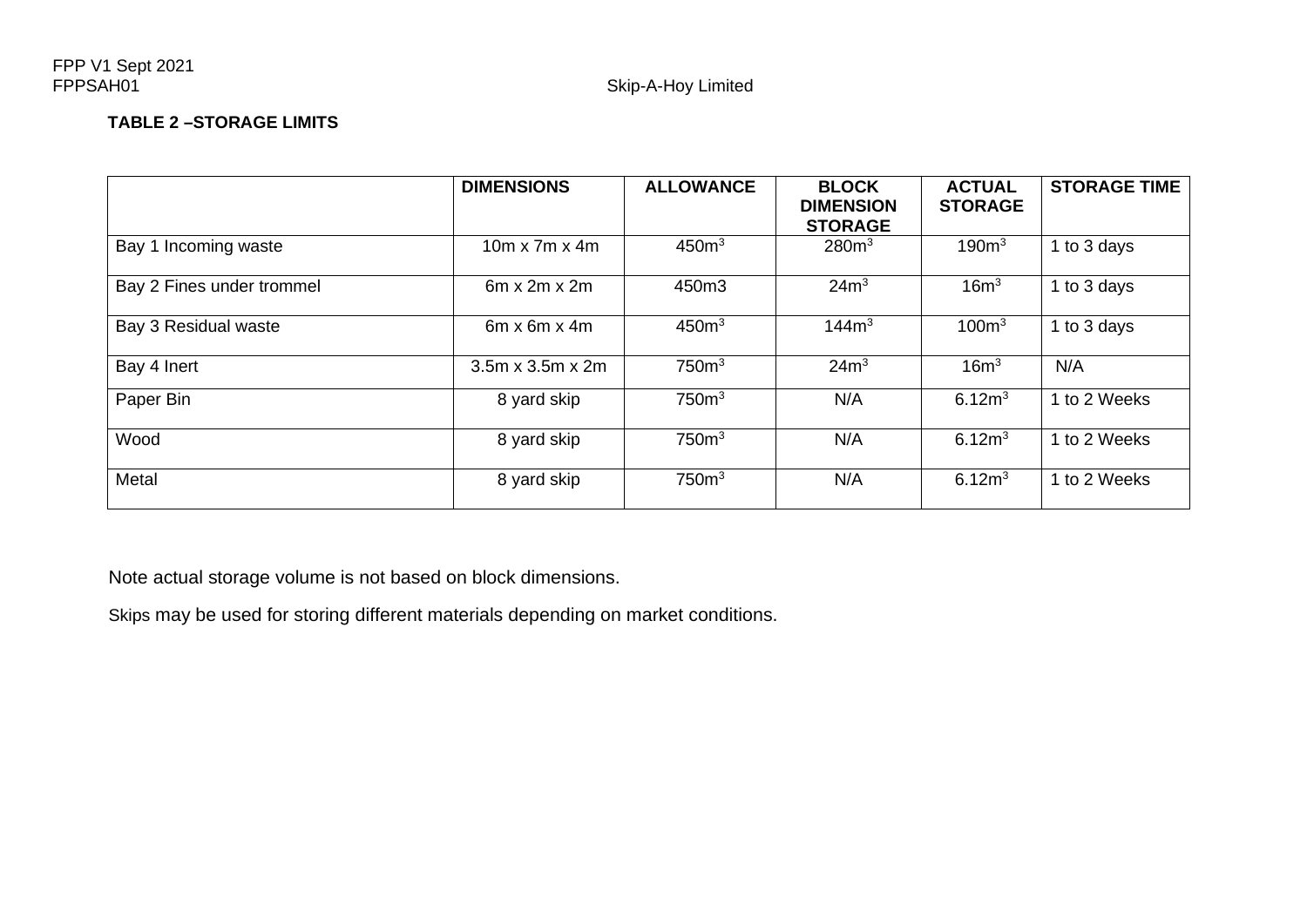Mixed municipal waste may contain a mixture of plastic, remnants of food, paper, cardboard, textiles and glass. With reference to the EA guidance there is no maximum storage size for this specific category. For individual components such as textiles, plastics, and cardboard, the maximum pile size for loose waste is 750m<sup>3</sup>. The proposed storage capacity of each bay will be significantly less than the stated in the EA guidance.

When a bay is nearing the maximum storage limit, arrangements will be made to remove a lorry load from site. Skip A Hoy has key customers for each material. In addition, contingency customers are in place in case of a need to move material off site when the regular customer is not able to receive it. In this way, the stock will not build up to levels over the permitted limits.

All waste will be stored to a maximum height of 4m inside concrete firebays constructed of legio blocks to a height of 4.5m leaving 0.5m freeboard space and various recyclables will be stored in 8 yard skips.

Firebays and freeboard space will ensure that flame height and radiative heat will not ignite other waste piles. In the event that this does happen the quarantine area will be used to isolate burning waste.

Legio Blocks have been certified to have a fire resistance of 240 minutes.

# 7. DIESEL TANK

There will be no diesel tank on site, the grab will be refueled using diesel from a drum, should any diesel remain in the drum it will be stored in appropriate secondary containment.

A spillage kit will be provided on site and kept by the office.

No smoking signage will be clearly displayed and maintained.

Dry powder type extinguishers will be provided.

Any fuel remaining on site will be subject to regular inspections as part of the daily site checks, See Checklist.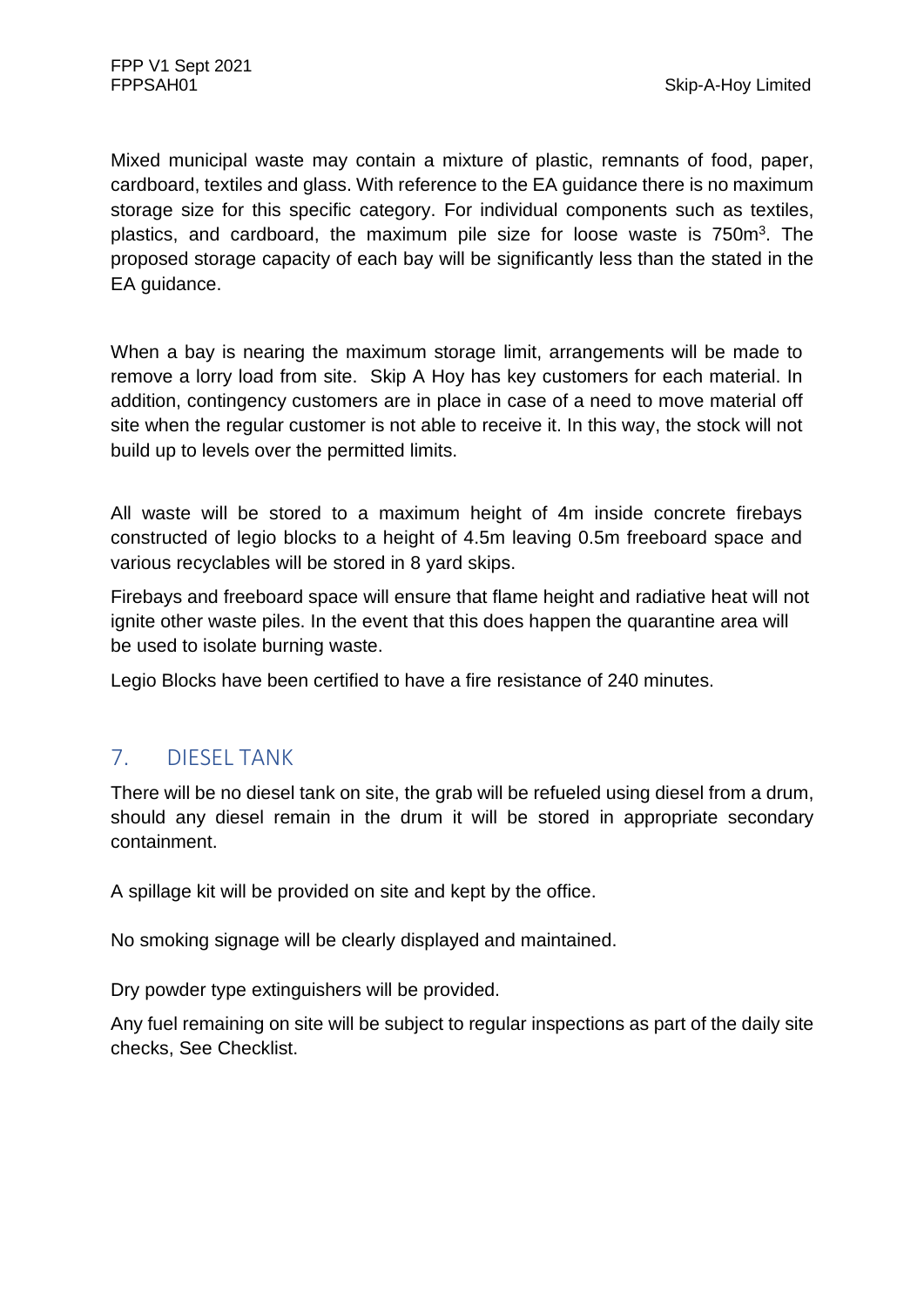## 8. TRAINING, AWARENESS AND VISITORS

All staff and contractors working on-site will be aware of this FPP and will understand its contents.

Through site inductions and staff awareness and training, Skip-A-Hoy will ensure that all relevant staff and contractors will:

- Understand what they must do during a fire.
- Know where the fire prevention plan is kept.
- Participate in exercises to test how well this FPP plan works and to confirm staff understand what to do. A full drill will take place annually.
- All new staff will receive induction training.
- Staff training on H&S and Fire Prevention will take place annually, or after any changes to operational practices.

In addition:

 A nominated member of staff will be trained to satisfy the function of a Fire Marshal.

For visitors to the site:

- They will be escorted at all times following signing in.
- They will understand the no smoking policy for the site.
- When signing in, information on the fire exits and muster point will be provided. As set out in the Operational Procedures, training and awareness raising will be recorded.

As part of the EMS, Skip A Hoy will ensure staff and contractors follow safe working practices when undertaking all activities which pose a fire, health and safety and environmental risks, such as those set out in this Fire Prevention Plan.

Annex B contains a FPP staff training record form.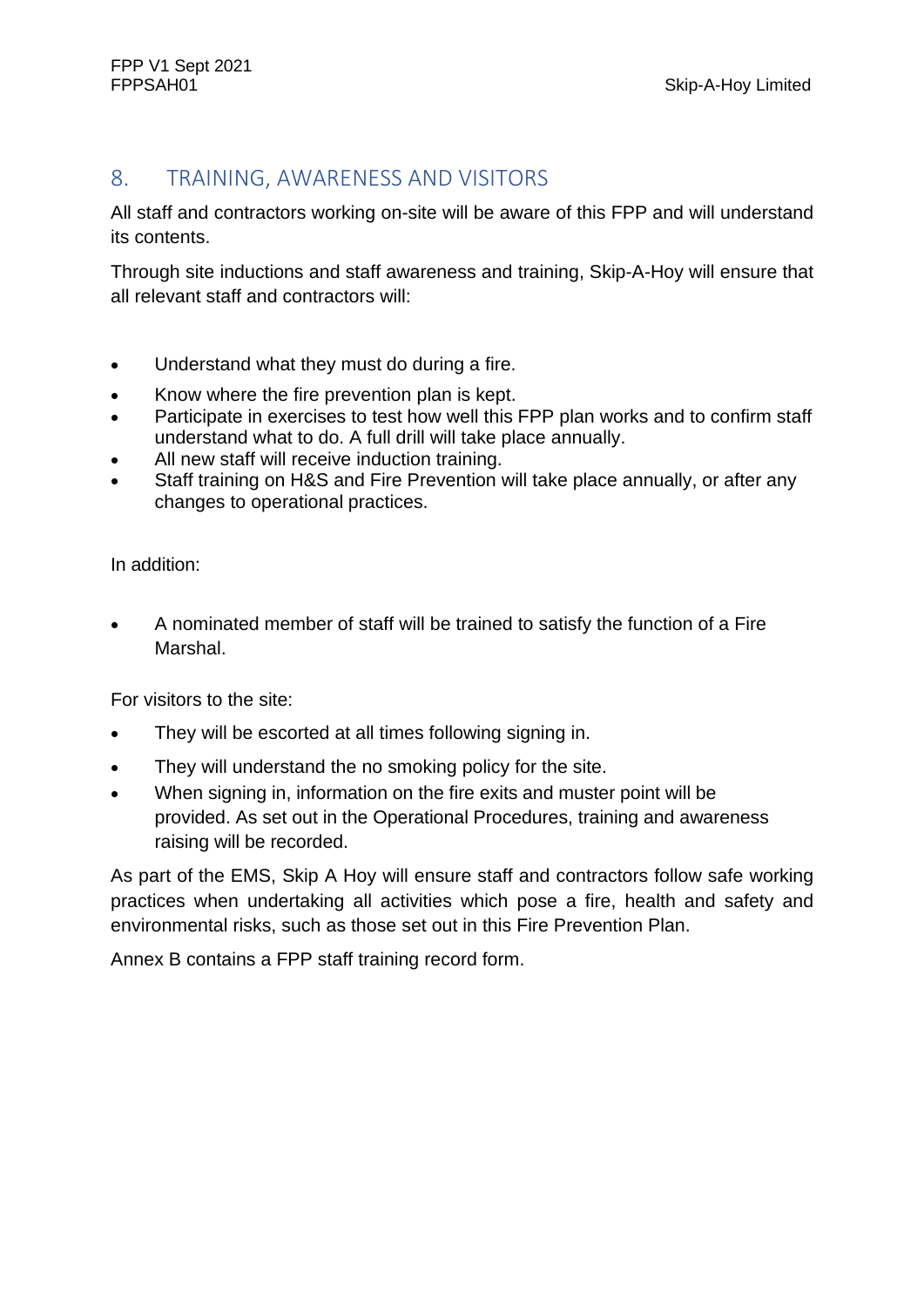## 9. SECURITY

The following security features will reduce fire risks, particularly from vandalism and operational risks:

- The site will be secured by lockable doors.
- The facility will always be manned during routine operations.
- 24 hour security guards patrol the estate.
- The facility is within a building and fully secure.
- All functions of security will be checked daily and information recorded on the Checklist.
- CCTV coverage of site and all management have access to the CCTV using mobile phones. This allows 24 hour coverage alerts are sent via an App to mobile phones.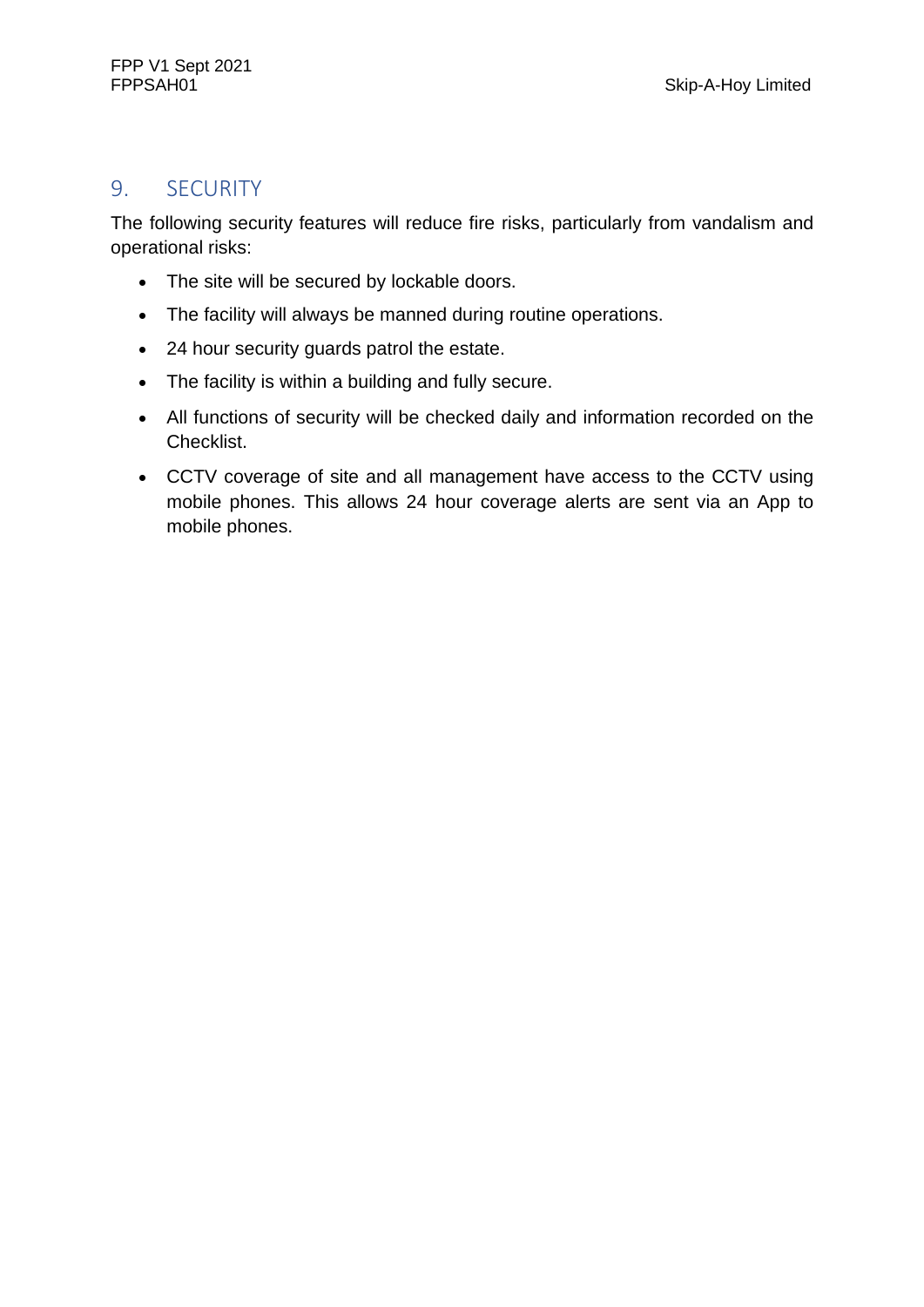## 10. PLANNED PREVENTATIVE MAINTENANCE

A programme of routine planned maintenance is in place for each item of plant and machinery, as well as the processing equipment to prevent breakdown and faults which may pose a fire risk.

All faults which require corrective action will be reported to the Site Manager to be implemented.

Plant and equipment will be subject to service agreements with the manufacturer and/or supplier. Where appropriate and/or possible, these agreements will include a 24 hour call out facility.

A list of essential items will be maintained to ensure that an adequate supply of spare parts can be provided on site. This will include items such as fuses, switches and bearings. This will enable efficient repairs to be made on site to avoid process delays.

All plant is checked prior to use daily. A sample form is provided in Annex F. In the event of any defects being recorded, the Site Manager will be informed immediately to arrange for repairs.

The vehicles are subject to daily defect checks and a 6 weekly Planned Maintenance Inspection programme. Plant and machinery are maintained in accordance with the manufacturer's specifications.

# 11. CONTINGENCY

To ensure all permitted waste quantities are adhered to and no amenity issues or increased fire risks are caused, Skip A Hoy will ensure that it has:

- Service Agreement Plans in place.
- Contacted relevant plant hire companies to source alternative equipment if required.
- Maintained a list of alternative facilities to take the waste.

In the event of a fire at the site, the Site Manager will notify all drivers to divert to another waste facility. The Site Manager will maintain a register of alternative sites, including telephone numbers and contact details.

A record of neighbouring business contact details will be maintained for each premise in case of an emergency. See Annex D.

There are no residential areas in the vicinity of the site.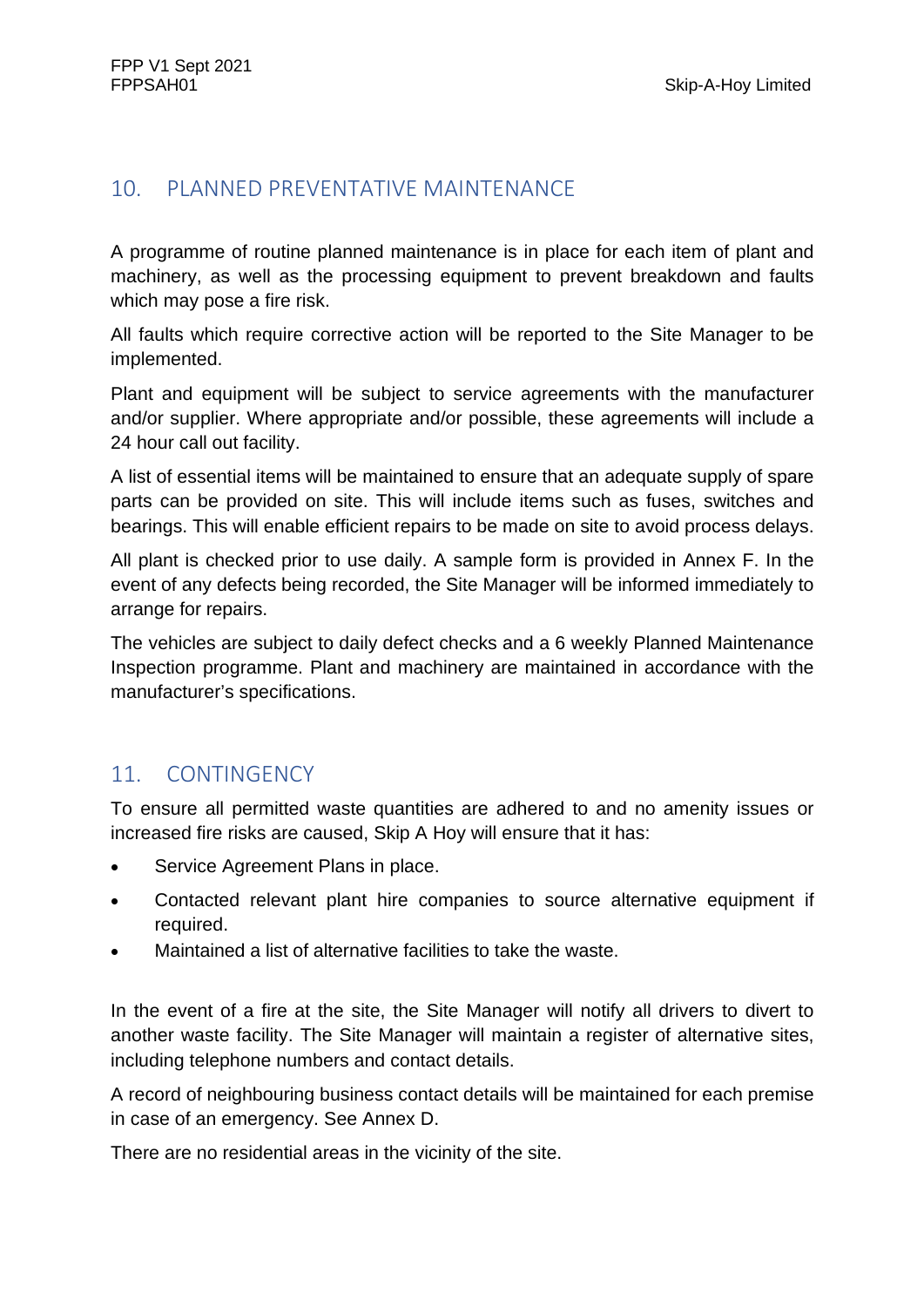# 12. CONTROL MEASURES

## 12.1 HOT EXHAUSTS

During operations site operatives will be vigilant for signs of ignition from operational hot exhausts such as those on vehicles used for transport and waste movement. Visual checks will occur every hour to ensure that dust on has not settled on hot exhausts.

When the grab is not being used, it will be switched off and parked at least 6m from any combustible waste (by exit door as shown on SAHSP01).

# 12.2 HOT WORKS

As part of waste operations, hot works will not be needed. However, if hot works such as welding is required as part of building or equipment repair or maintenance, a suitably qualified person will be used, and a fire marshal shall be appointed to oversee the works. Following completion of the works, the fire marshal will check to ensure everything is cooled and there is no fire risk as a result of the works.

# 12.3 ELECTRICS

Any electrical work will be certified by an electrical contractor.

# 12.4 HOT LOADS

The following actions are taken to prevent fire arising from a hot load:

- All drivers will be required to stop at the weighbridge when entering the site.
- If the vehicle is observed to be smouldering, the vehicle will not be allowed to deposit its load. Instead, it will remain stationery and the following steps will be taken.
- Extinguishers and/or water will be used and if necessary, the fire service will be contacted.
- If a load is found to be smouldering once it has been deposited within a reception bay, if deemed safe to do so, the grab machine will be used to move the smouldering material to the quarantine area. If it is not safe to do so, the material will be tackled using an extinguisher, water and or soil to smother the waste.
- No more waste will be deposited, and all deliveries will stop until the smouldering waste has been dealt with and the Site Manager has confirmed it is cooled and no longer a fire risk.

All staff will be trained to be vigilant for hot loads. All incidents of hot loads will be recorded on the Incident Form.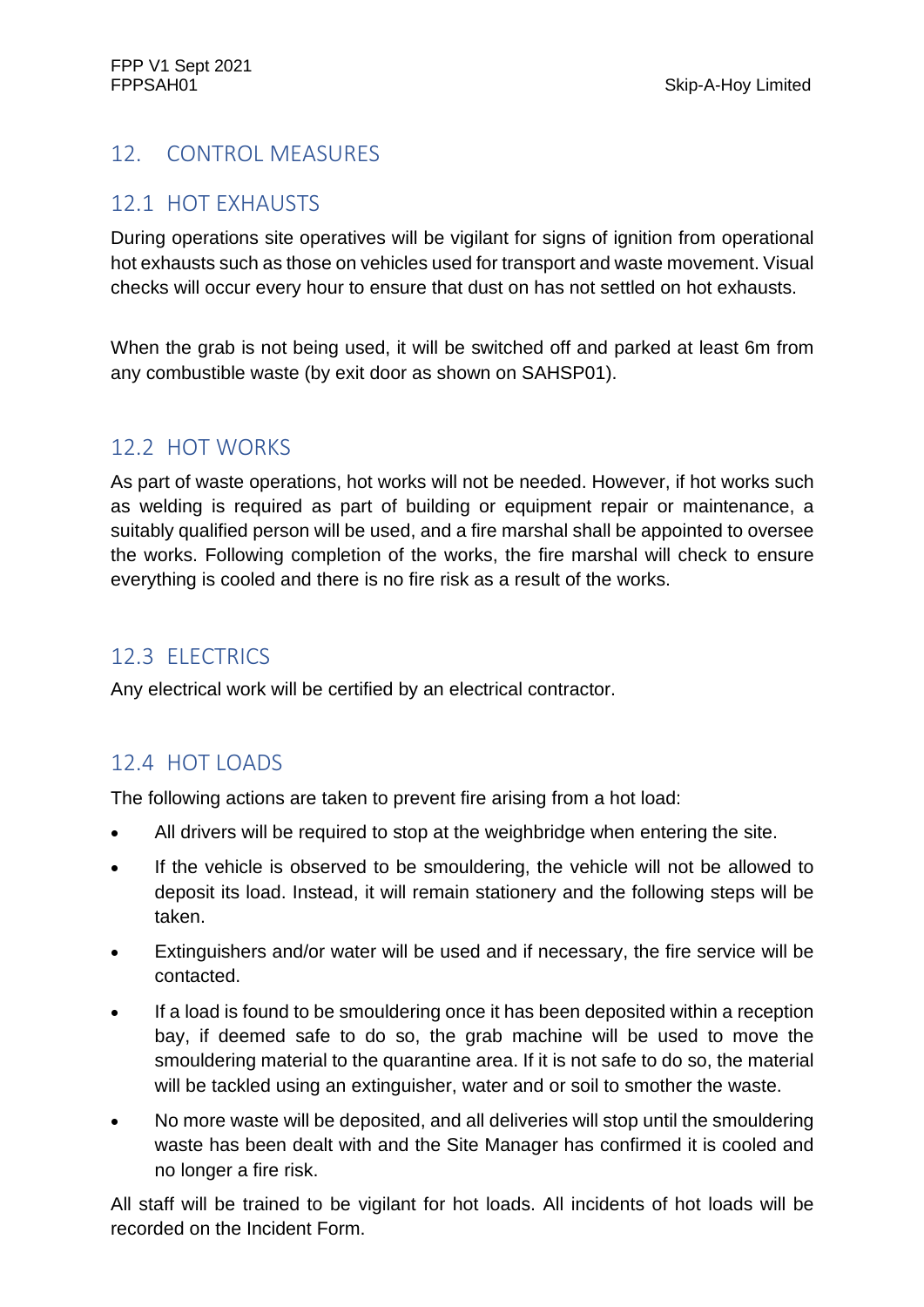# 12.5 LEAKS AND SPILLAGES

The spillage procedure will be implemented in the event of a leak or spillage from site vehicles or waste delivery/collection vehicles. A spill kit will be kept on site by the office. All staff will be trained in the use of the spill kit. The spill kit will contain:

- absorbent granules;
- chemical/oil resistant gloves;
- chemical/oil resistant goggles; and
- a broom and shovel.

The spillage procedure is summarised in Annex G.

# 12.6 BUILD-UP OF LOOSE COMBUSTIBLE WASTE, DUST AND FLUFF

Good housekeeping will always be maintained to ensure dust and litter are prevented from accumulating on site.

As part of the daily checks, signs for litter and debris around the site will be recorded and action taken to remove such materials. The general cleanliness of the site will be checked throughout the working day. The following specific inspections will be carried out:

- Routine Checks The Site Manager/Supervisor will carry out an inspection of all areas to ensure safe storage, access and egress. This will take place daily and will be recorded on the Daily Record Sheet/site diary. Particular attention will be required to identify any potential fire hazards when opening the site in the morning and prior to securing the site at the end of each shift. Any cleaning requirements will be implemented.
- Close When the plant is switched off at the end of each working day, site operatives will clean the working areas. The Site Manager will carry out an end of day inspection. This will include checking the vehicles are parked in the correct area and all machinery is switched off. If the Site Manager records any build of litter or dusts, the areas will be cleaned before leaving the site.

# 12.7 REACTION BETWEEN WASTES

The site will not receive wastes that are incompatible and the likelihood of receiving noncompliant waste will be low. However, there may be occasions whereby customers have placed non-compliant waste in the skips or lorries, these will be separated and quarantined.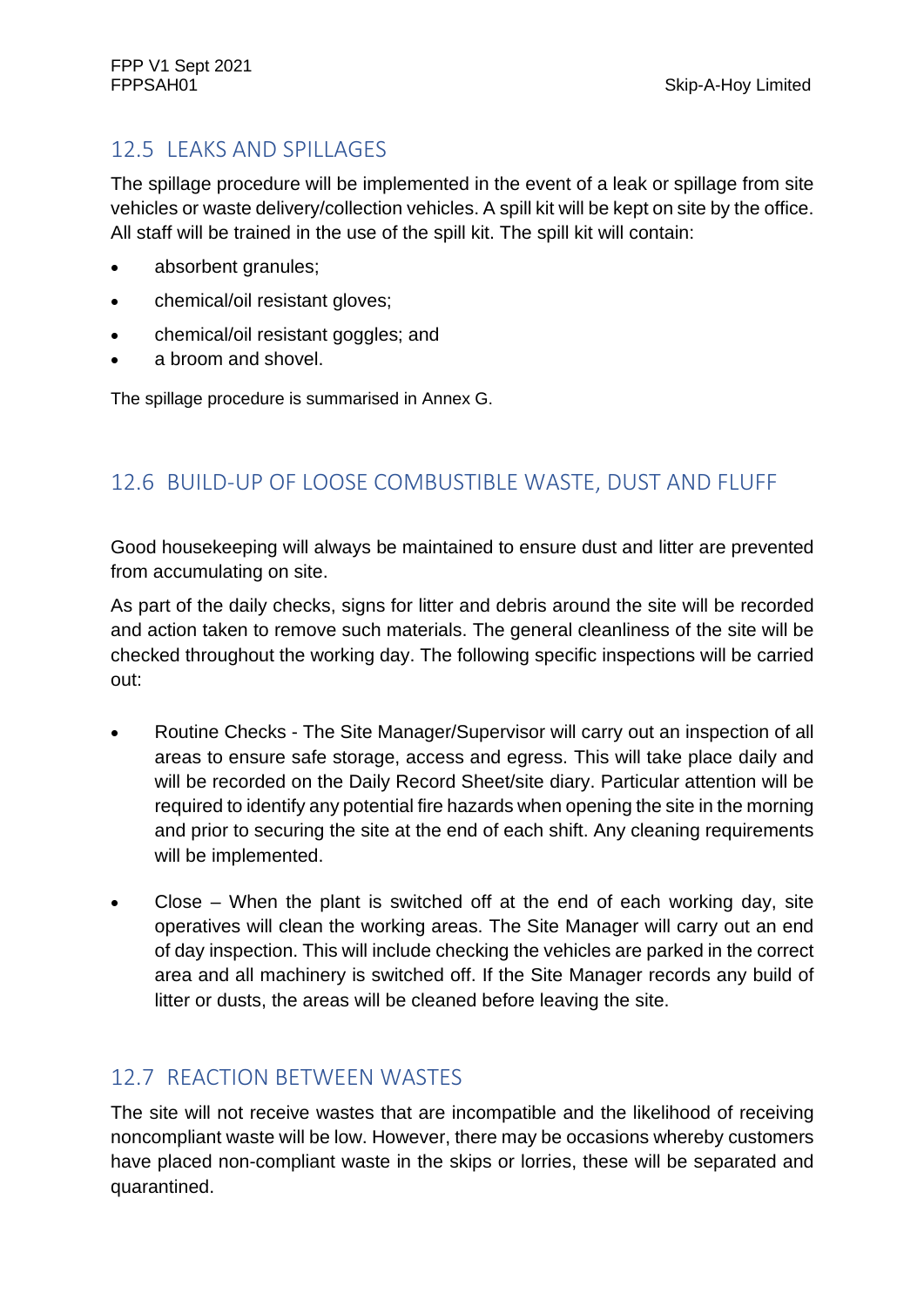# 12.8 ADDITIONAL ACTIONS

Further actions to mitigate fire risk on site include:

- Overnight parking of vehicles at least 6m away from combustible waste, (only the Grab machine will be parked in the building overnight).
- The access route into the waste site is always kept clear and will therefore provide access for emergency vehicles. There is an entry and an exit, one will kept clear.
- Site inspections each day will identify any accumulations of combustible litter.
- Sources of ignition including, lit cigarettes, naked flames and storage heaters will not be allowed on site.
- At the end of each operational day, the Site Manager will conduct a site walk over to check all equipment is off and parked away from combustible materials.
- Fire extinguishers will be provided in each mobile plant and around the site.

# 13 FIRE DETECTION AND MANAGEMENT

# 13.1 DETECTING AND SUPPRESSING FIRES

All staff are trained to be vigilant in terms of fire detection.

On detection of a fire all staff will be made aware. The site is small enough that staff can be made aware using visual signs and vocal alerts. On detection of a fire during the working hours all staff will be alerted.

Automated smoke detectors are fitted above all combustible wastes (and the inert stock) in case of fire. These initiate a fine mist as soon as smoke is detected and will disperse sufficient water to extinguish any smouldering or burning waste. These are in operation 24/7. An alert is sent via a mobile phone App to the Operators.

Fire extinguishers are available around the site. Extinguishers will be provided at key points as shown on the drawing SAHSP01. Extinguishers will be used to tackle small, localised fires.

For out of hours, there are security guards that carry out regular patrols of the Estate, including the Skip A Hoy site. This is primarily to deter unauthorised access but they will also be able to respond to any fire incidents on the site. On detection of a fire the security guards will call one of the Directors of Skip A Hoy and/or the fire brigade.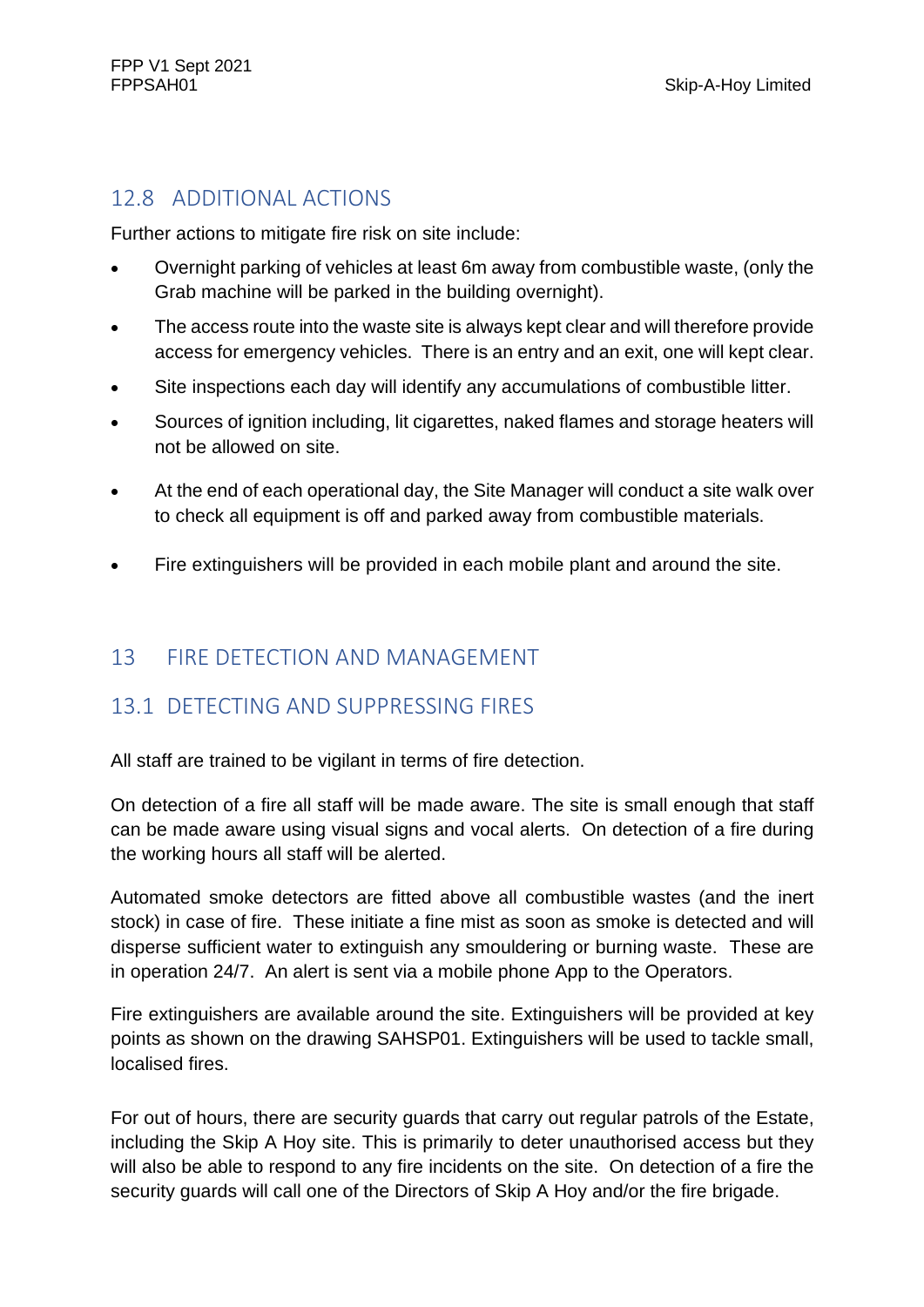#### 13.2 FIREFIGHTING STRATEGY – DURING OPERATIONAL HOURS

In the event of a fire being detected that cannot be easily extinguished for instance by the automated mister system, the following steps will be taken:

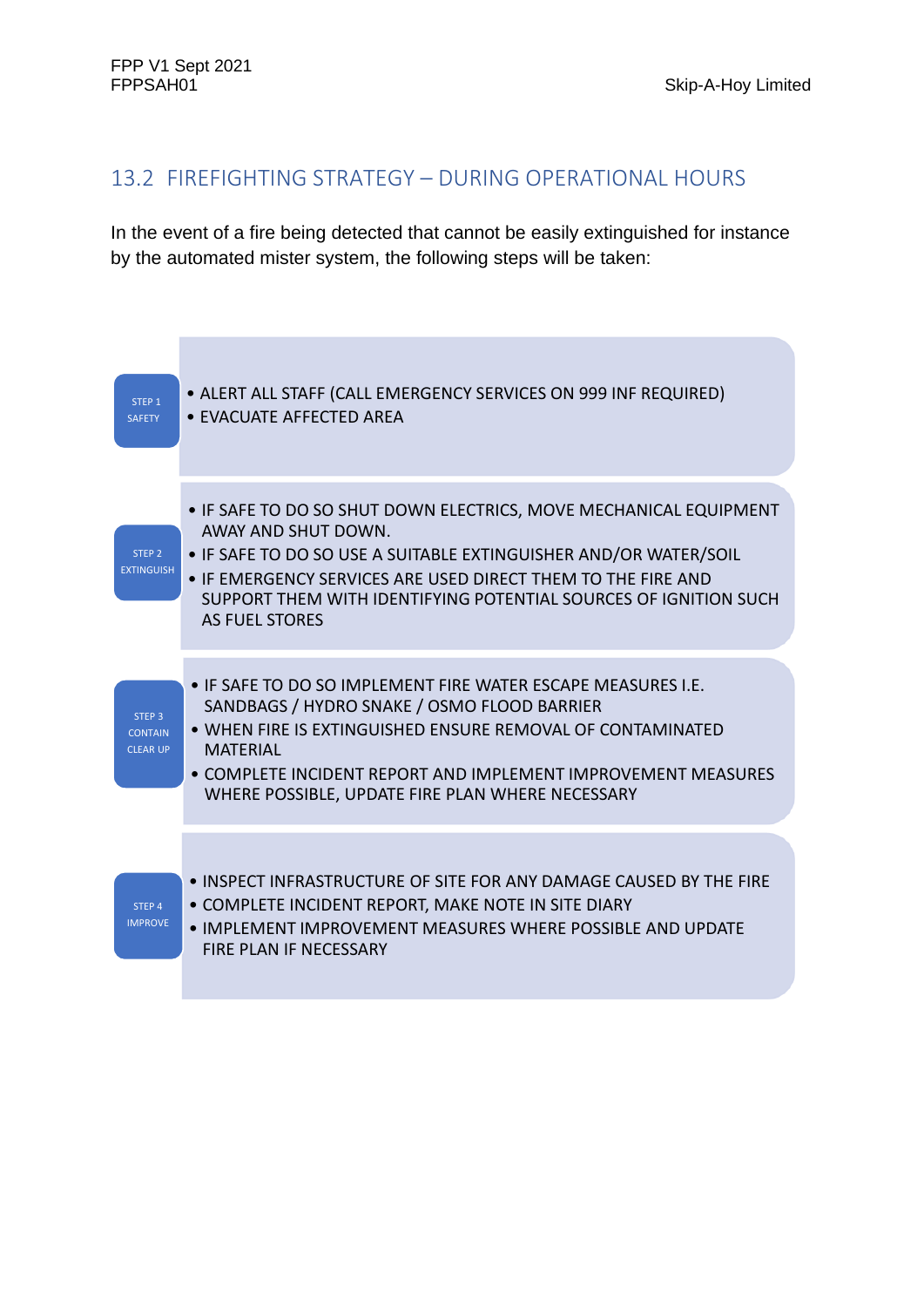# 13.3 FIREFIGHTING STRATEGY – OUT OF HOURS

During normal operations, the waste reception bay will usually be empty at the end of each working day. There may only be small volumes stored overnight and the automated mister system will be operational out of hours, which will extinguish the first signs of a fire. However In the event of a fire being detected during out of hours, the following steps will be taken:



All staff are trained in these procedures.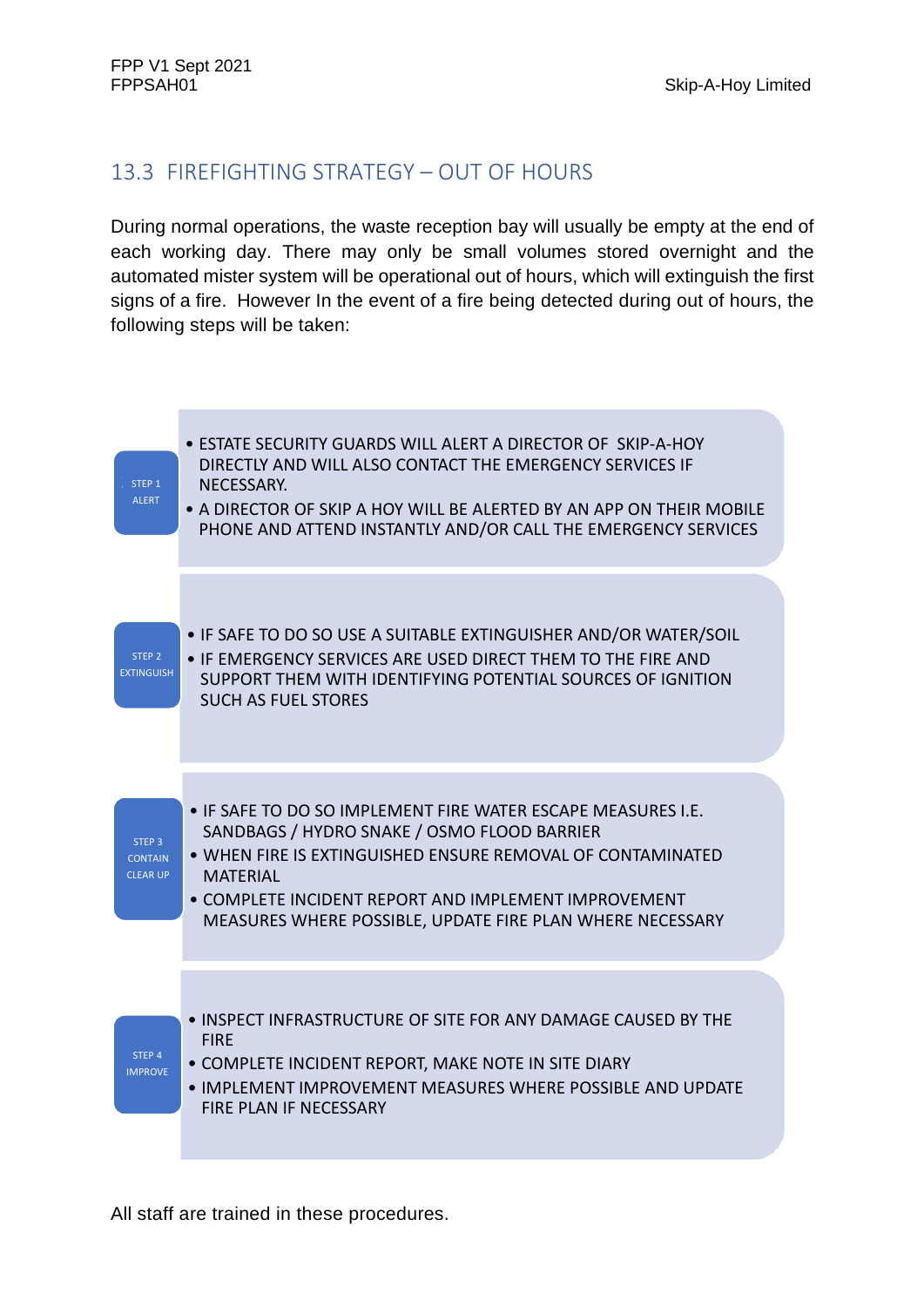The contact list of emergency numbers in Annex C will be retained in the Site Office and will be updated as required by the Site Manager.

The Site Manager, will liaise with the Emergency Services on their arrival. The Site Manager will clearly identify him/herself to the Emergency Services on their arrival on site and update the FRS on the situation ensuring they are made aware of the location any compressed gases or flammable liquids on site.

Prior to arrival of the FRS on-site there are several measures that Skip A Hoy can take to help fight fire, assuming there is no risk to life.

- Hand held fire extinguishers can be deployed to contain fires where possible.
- Hand held hoses can be used to contain fires where possible
- Access to the 90mm water outlet on site.
- Soil can be used to smother smaller isolated sources of fire.
- There is a quarantine skip that can be used for small amounts of waste on fire, if the fire is larger then if possible it will be pulled to the quarantine area away from other combustible material to stop the fire spreading. If this is not possible then the fire will be contained in-situ.
- In the event of a fire or observed self-combustion, if safe to do so, burning waste will be moved to the Quarantine Area or if unsafe to do so it will be dealt with in situ.
- The quarantine area, when made safe, will be emptied immediately. Should it be necessary to move or divert wastes to an alternative site then an alternative permitted site will be used. Skip A Hoy has an agreement with other waste sites for such an incident.
- Neighbours and local businesses downwind will be notified of any potential fire incident by the site operator as soon as possible from the local contact list. This will be completed by telephone and will be completed as soon as it is safe to do so. Local receptors will be notified in order of proximity to the site and prevailing wind direction. Local receptors will be kept updated as to the progress of fire fighting.
- The site is an impermeable surface and will be scraped clean and checked for any damage.
- Waste will be removed from site if necessary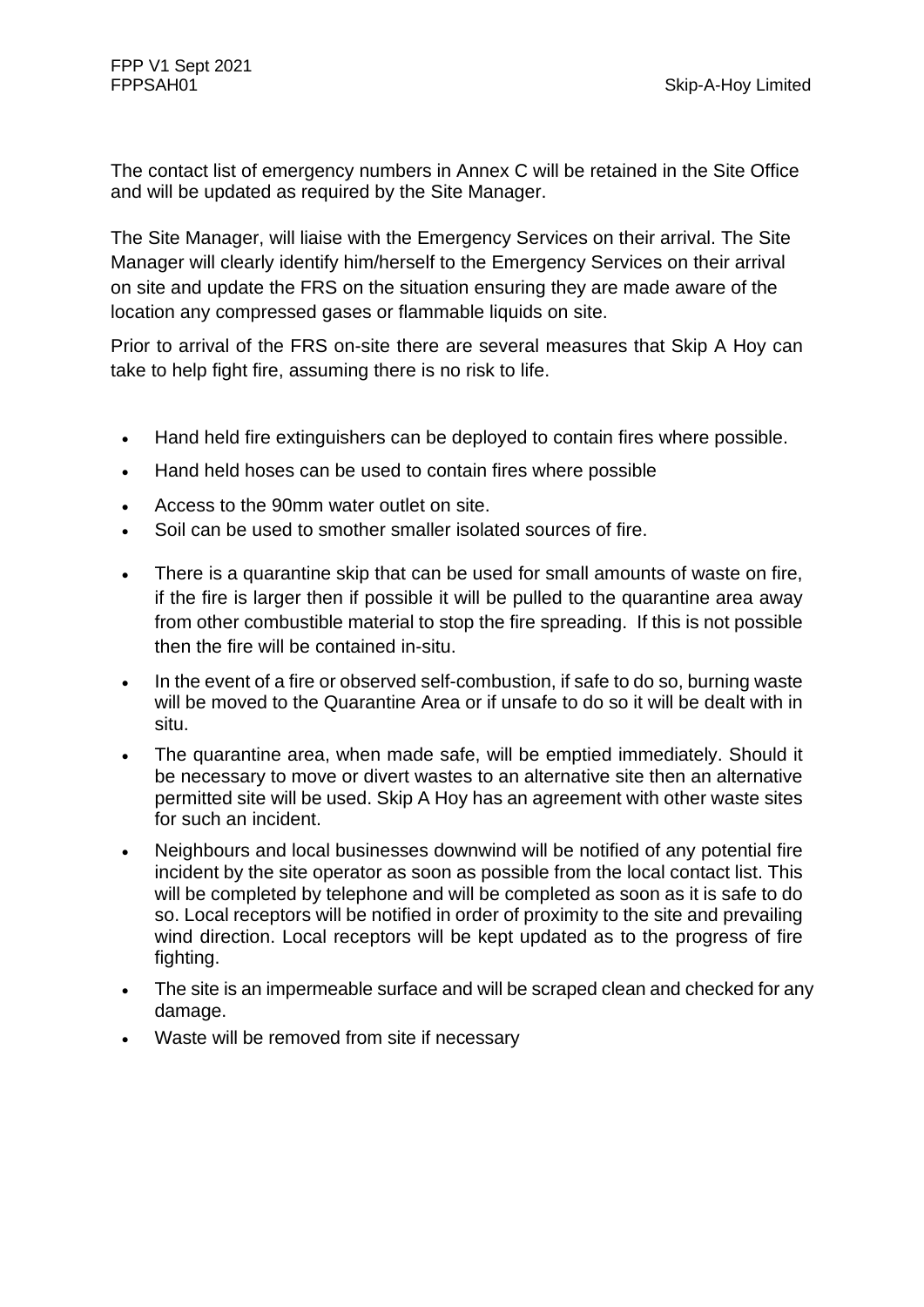## 14. FIRE FIGHTING WATER

Assuming a scenario in which a full reception bay of combustible waste was on fire, the following fire water management would be required:

| Litre/min/1m <sup>3</sup> of waste (I) <sup>a</sup> | 1680    |
|-----------------------------------------------------|---------|
| Largest combustible pile $(m^3)$                    | 200     |
| Litre per minute required (I)                       | 1333    |
| Litres required over three hours (I)                | 240,000 |
| Litres available                                    | 302,400 |

Based on EA guidance that 2000l /minute of water is required for a 300m<sup>3</sup> stockpile for three hours

There are two water supplies to the site, one is a normal tap which delivers approximately 480 litres per minute, the other is an industrial water outlet which delivers approximately 1,200 litres per minute. In addition there are two 15,000 litres tanks which supply the automatic heat detecting mister system.

Two water hoses from the mains water supply are located within the building and are ready for immediate use. The hoses are all ½ inch diameter with a flow rate of approximately 480 litres per minute equating to an extra 960 litres per minute. Fire extinguishers are located strategically around the yard. A small stock of clean hardcore/soil shall be maintained to smother any potential fire within the waste.

For information only, Wennington Fire Station is less than 2 miles from the site.

# 14.1 CONTAINMENT OF FIRE FIGHTING WATER

Sandbags or a Polyboom (or similar) will be stored on site to block off the entrance to the site to stop fire fighting water escaping site. The sandbags/polyboom will be stored by the entrance to the site. There will be a sufficient number of sandbags (or adequate polyboom) to cover the entrance to a height of 0.30 metres there will also be a speed ramp at the entrance which will contain the runoff in the first instance allowing time for the sandbags or polyboom to be deployed.

With a 0.30m flood barrier across the entrance, this would provide a storage volume of just over 200,000 litres. The barrier would be placed in the area as indicated on the fire plan SAHFPP01.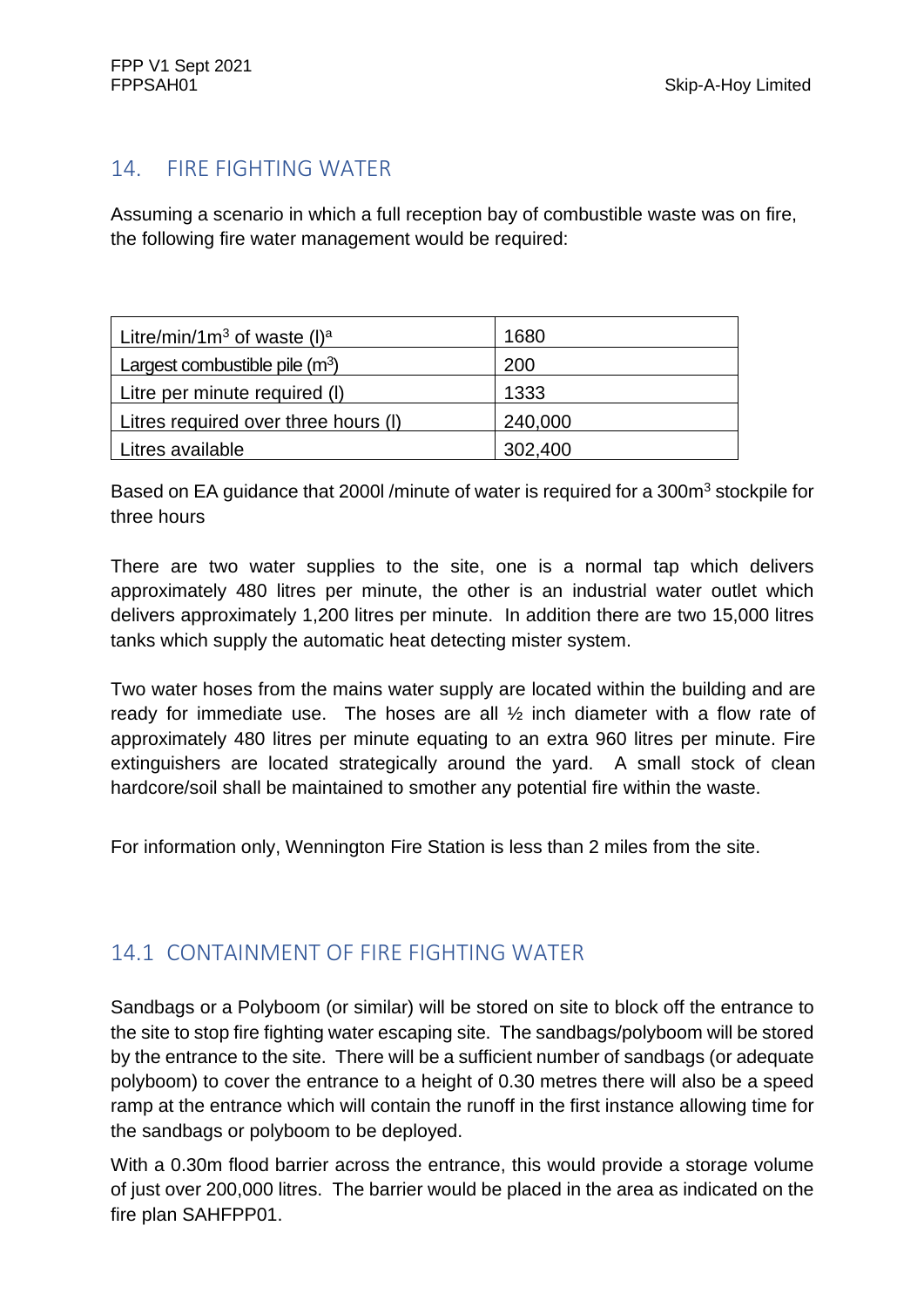All staff will be trained on the deployment of sandbags/polyboom and will be aware of when to deploy them, if safe to do so i.e. if human life will not be put at risk. This will allow an individual member to respond on their own if required. Training will take place as part of the induction and will be tested during an annual fire drill. It is anticipated that it will take 5 minutes to deploy the sandbags.

| <b>Table 4: Volume of Firewater Contained within Site</b> |         |
|-----------------------------------------------------------|---------|
| Average Site Length (m)                                   | 31      |
| Average Site Width (m)                                    | 26      |
| Water Depth (m)*                                          | 0.30    |
| Site Volume $(m^3)$                                       | 241     |
| Site Volume (I)                                           | 241,000 |
| *minimum height of curb or boom                           |         |

# 15. INCIDENT MANAGEMENT

In the event of an incident, all waste will be diverted to a third party operator. The operator maintains a list of potential sites that are permitted to receive the waste.

Annex D contains a template for maintaining a list of local contacts. This will be kept up to date and in the site office. In the event of a fire, the contact list will be used to ensure local businesses are notified immediately.

Once the fire has been extinguished and the site has been deemed safe to enter, an assessment of the fire damage will be made. Arrangements will be made to tanker away the fire water to allow access. Any fire residues will be loaded into containers and removed from the site for disposal.

Any equipment effected by the fire will be checked prior to use to ensure that it remains fit for purpose.

The cause of the fire will be investigated to understand what occurred and what measures need to be in place to prevent a recurrence. If necessary, advice will be sought from the Fire Service and this Fire Prevention Plan updated accordingly.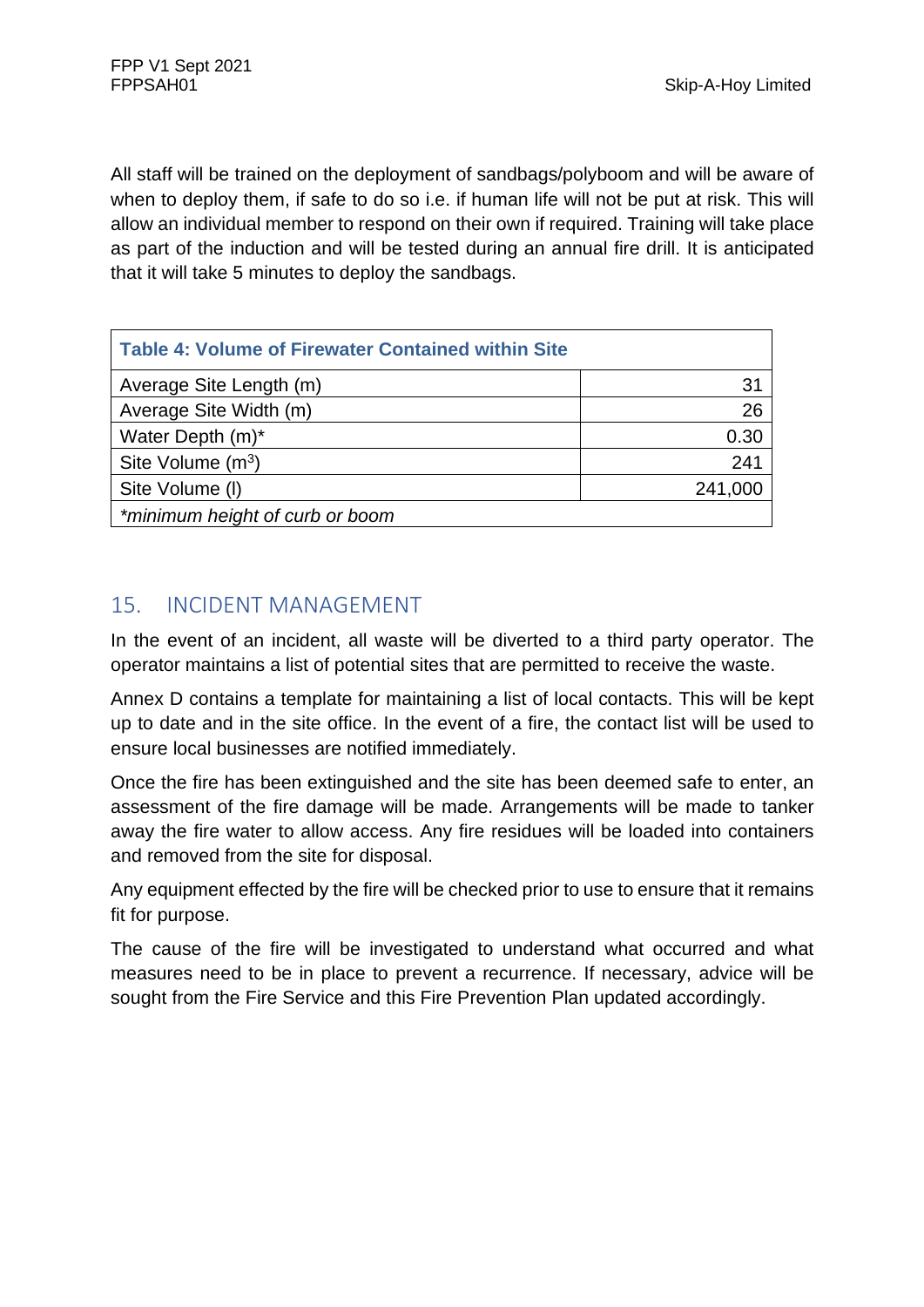# Appendix A: LOCATION OF KEY RECEPTORS

The receptors shown below are within 1 km of the site.

Wind Direction: The prevailing wind direction in the area is South-Westerly<sup>3</sup>.

**Receptors:** The receptors are identified in Table 3 and in Figure3.

The site is in on a small industrial/commercial estate which is in an industrial area, surrounded by other commercial and industrial enterprises.

Key infrastructure includes the A13 running to the south west of the site, the A1306 running to the north and the railway from Purfleet to Fenchurch St running south of the site**.** 

Sensitive locations are those where the public may be exposed to dust from the site. Locations with a high sensitivity to dust include hospitals and clinics, hi-tech industries, painting and furnishing and food processing. Locations classed as being moderately sensitive include schools, offices, residential areas and food retailers.

|                | <b>RECEPTOR</b>              | <b>TYPE</b>                 | <b>SENSITIVITY</b> | DISTANCE(m)<br>/DIRECTION |
|----------------|------------------------------|-----------------------------|--------------------|---------------------------|
| 1              | A1306                        | Road                        | Low                | 87m N                     |
| 2              | A1306 New Road               | Residential                 | Moderate           | 107m N                    |
| 3              | <b>Havering College</b>      | College                     | Moderate           | 135m SE                   |
| 4              | Train Line                   | Railway line                | Low                | 155m S                    |
| 5              | Passive Close                | Residential                 | Moderate           | 158m E                    |
| 6              | Dunedin Road                 | Residential                 | Moderate           | 330m NE                   |
| $\overline{7}$ | La Salette School            | School                      | Moderate           | 440m NE                   |
| 8              | Rainham Creek                | Watercourse                 | Low                | 445m E                    |
| 9              | La Salette Church            | Church                      | Moderate           | 460m NE                   |
| 10             | Rainham Village              | Residential                 | Moderate           | 500m SW                   |
| 11             | <b>Tesco Supermarket</b>     | <b>Food Retail</b>          | Moderate           | 510m E                    |
| 12             | <b>Albion Public House</b>   | <b>Public House</b>         | Moderate           | 542m NE                   |
| 13             | Lessa Park                   | Park                        | Moderate           | 560m N                    |
| 14             | Beam Park Café               | <b>Food Retail</b>          | Moderate           | 655m NW                   |
| 15             | Ingrebourne Valley           | <b>Local Nature Reserve</b> | Moderate           | 673m E                    |
| 16             | A13                          | Road                        | Low                | 711m SW                   |
| 17             | <b>Rainham Marshes</b>       | Local Nature Reserve        | Moderate           | 870m SE                   |
| 18             | Rainham Village School       | School                      | Moderate           | 895m SE                   |
| 19             | Mardyke Football Pitch       | <b>Football Pitch</b>       | Moderate           | 910m NW                   |
| 20             | <b>Rainham Health Centre</b> | <b>Health Centre</b>        | Moderate           | 955m SE                   |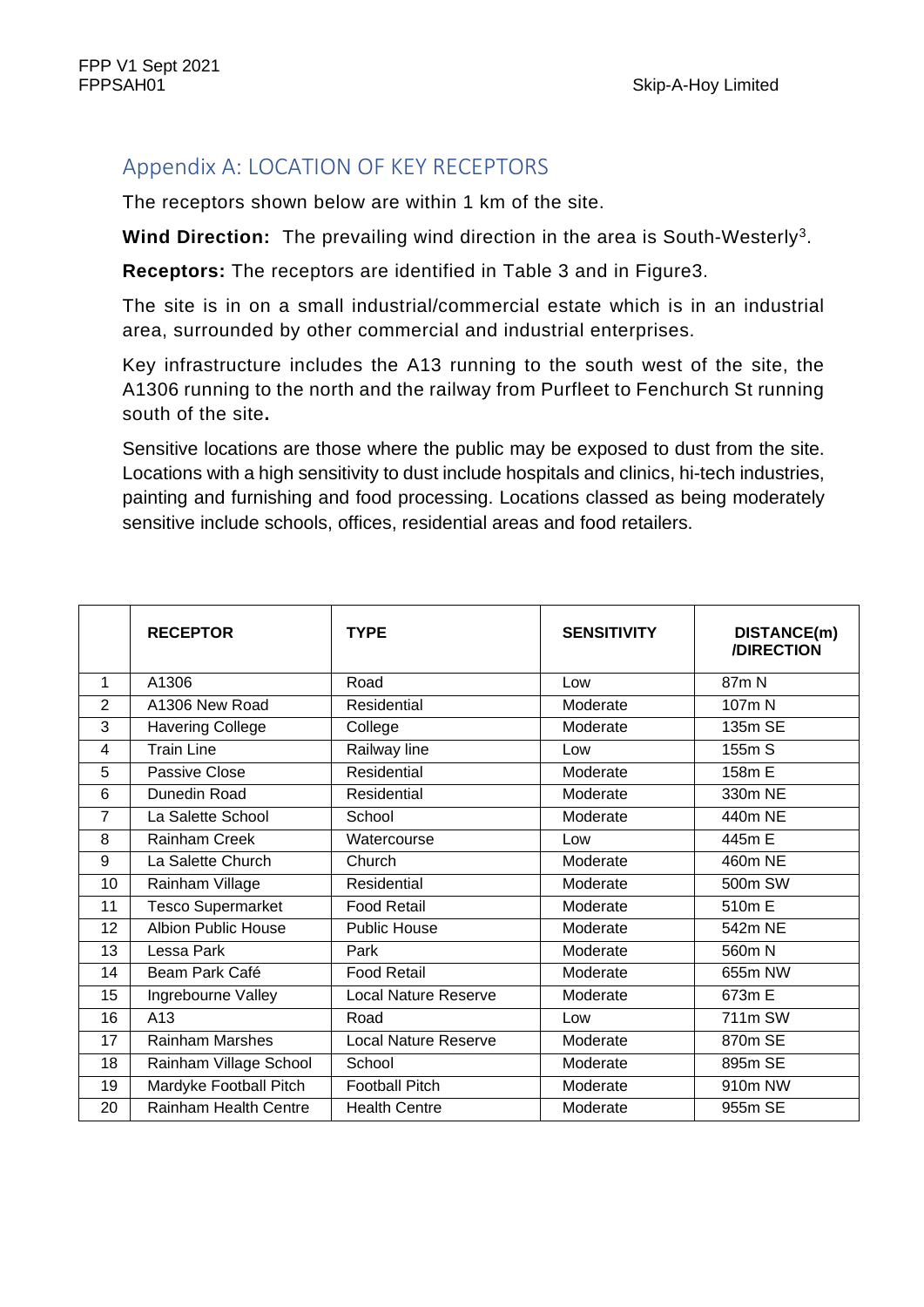#### **Table 3 – Receptors within 1km of the Site**

In terms of designated ecological sites surrounding the site, there are two areas of Special Scientific Interest (SSSI) within 1km. These ecological areas are presented below. Neither of these are downwind of the site.

| <b>Sensitive Receptors Site</b> | <b>Designation</b> | Approximate distance from site |
|---------------------------------|--------------------|--------------------------------|
| Ingrebourne Marshes             | SSSI               | 640m East                      |
| Ingrebourne Valley              | <b>LNR</b>         | 640m East                      |
| <b>Inner Thames Marshes</b>     | <b>SSSI</b>        | 940m SE                        |
| <b>Rainham Marshes</b>          | LNR                | 940m SE                        |

<sup>3</sup>http://www.metoffice.gov.uk/climate/uk/regional-climates/so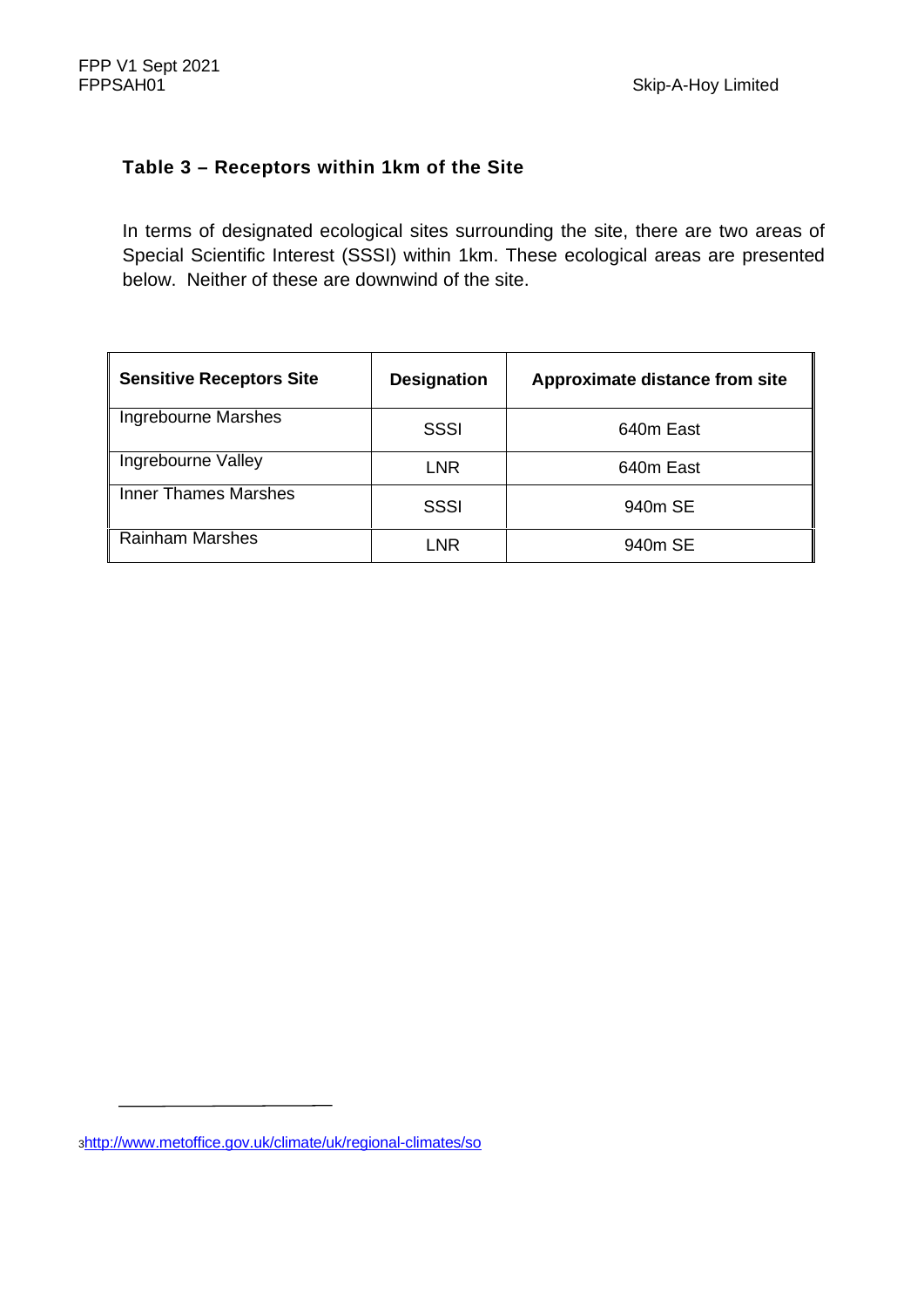# APPENDIX A: SITE RECEPTORS PLAN

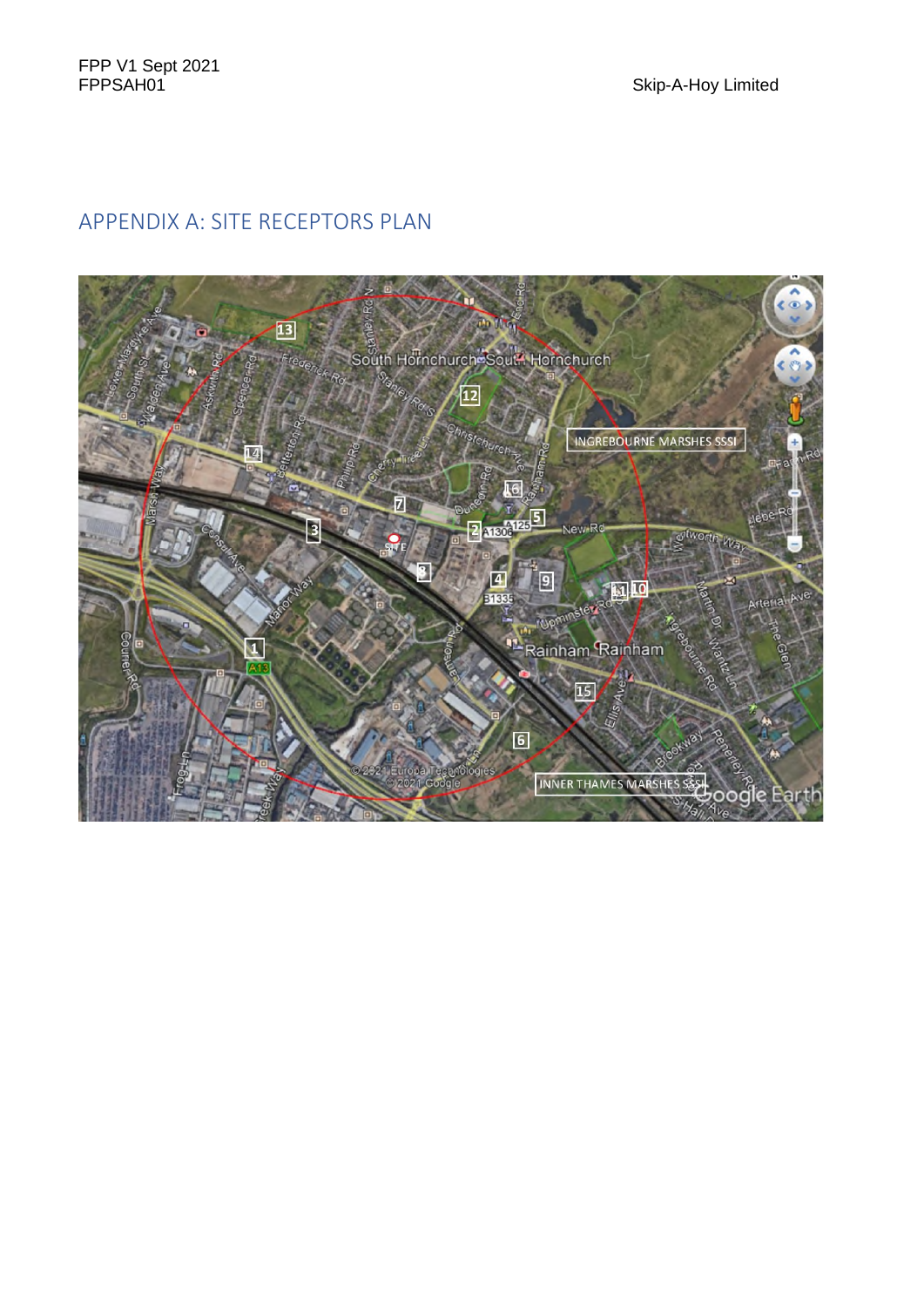# APPENDIX B: STAFF CONTACT AND TRAINING REGISTER

| <b>Name</b> | Job Title | <b>Contact Telephone</b><br>Number | <b>FPP Training Received</b><br>(Insert Date) | Signature |
|-------------|-----------|------------------------------------|-----------------------------------------------|-----------|
|             |           |                                    |                                               |           |
|             |           |                                    |                                               |           |
|             |           |                                    |                                               |           |
|             |           |                                    |                                               |           |
|             |           |                                    |                                               |           |
|             |           |                                    |                                               |           |
|             |           |                                    |                                               |           |
|             |           |                                    |                                               |           |
|             |           |                                    |                                               |           |
|             |           |                                    |                                               |           |
|             |           |                                    |                                               |           |
|             |           |                                    |                                               |           |
|             |           |                                    |                                               |           |
|             |           |                                    |                                               |           |
|             |           |                                    |                                               |           |
|             |           |                                    |                                               |           |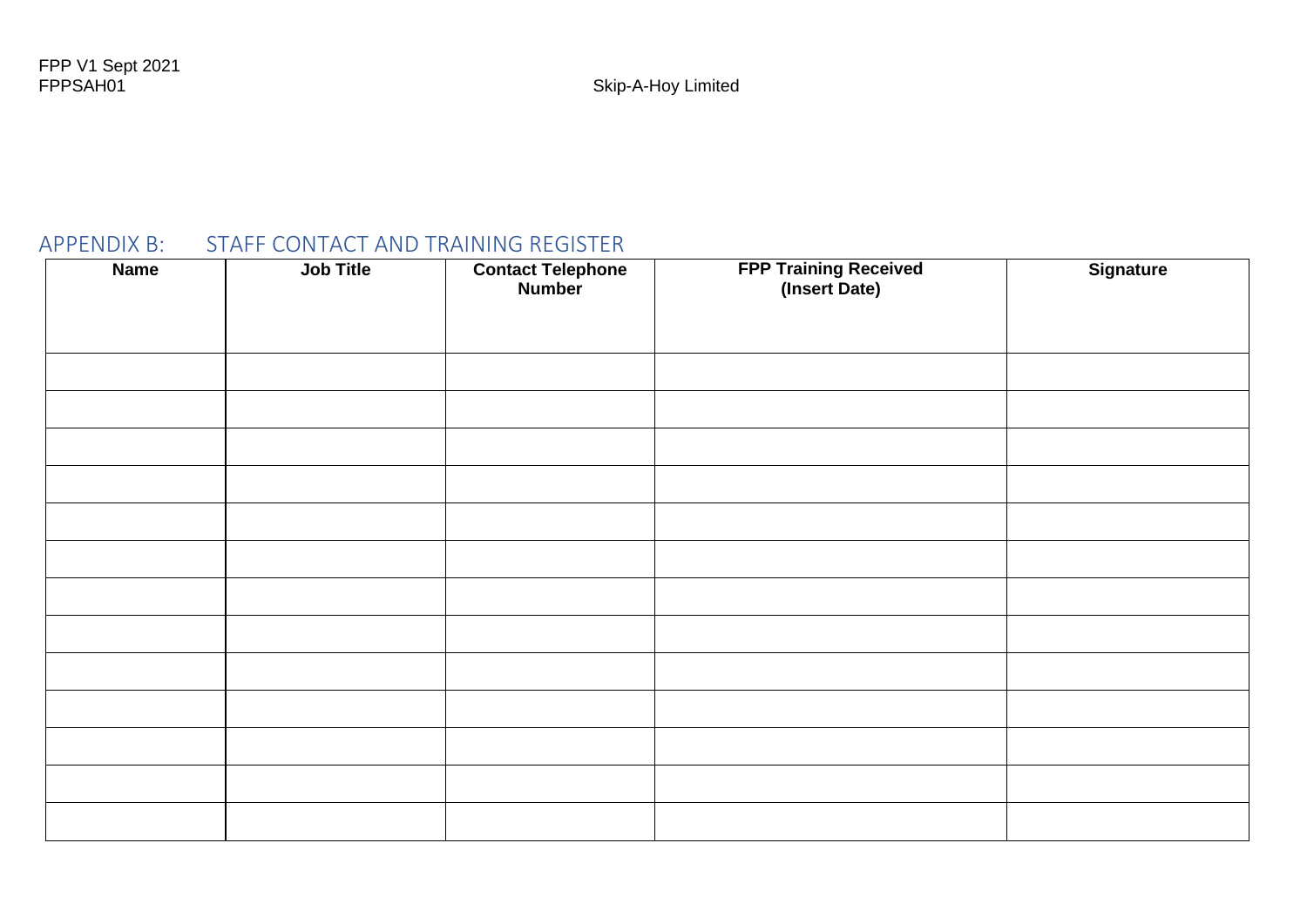# APPENDIX C: EMERGENCY CONTACT NUMBERS

| <b>Name &amp; Address</b>                            | <b>Telephone Number</b>                                        |                                |
|------------------------------------------------------|----------------------------------------------------------------|--------------------------------|
| <b>Environment Agency</b>                            | <b>General Enquiries:</b><br>Incident Hotline Reporting:       | 03708 506 506<br>0800 80 70 60 |
| <b>Electricity Supplier</b>                          | <b>National Power Cut Helpline</b><br><b>UK Power Networks</b> | 105<br>0800 028 0247           |
| Gas supplier                                         | <b>National Gas Emergency</b><br>Service                       | 0800 111 999                   |
| <b>Essex and Suffolk Water</b>                       | <b>Water Leaks</b>                                             | 0800 526 337                   |
| <b>HSE</b>                                           | <b>Incident Contact Centre</b><br><b>Incident Hotline</b>      | 0345 300 9923<br>0151 922 9235 |
| <b>Emergency Services</b><br>(Fire/Police/Ambulance) | Emergency<br>Non-Emergency                                     | 999<br>101                     |
| <b>Nearest Hospital</b>                              | Queens Hospital<br>(24 Hours A&E)                              |                                |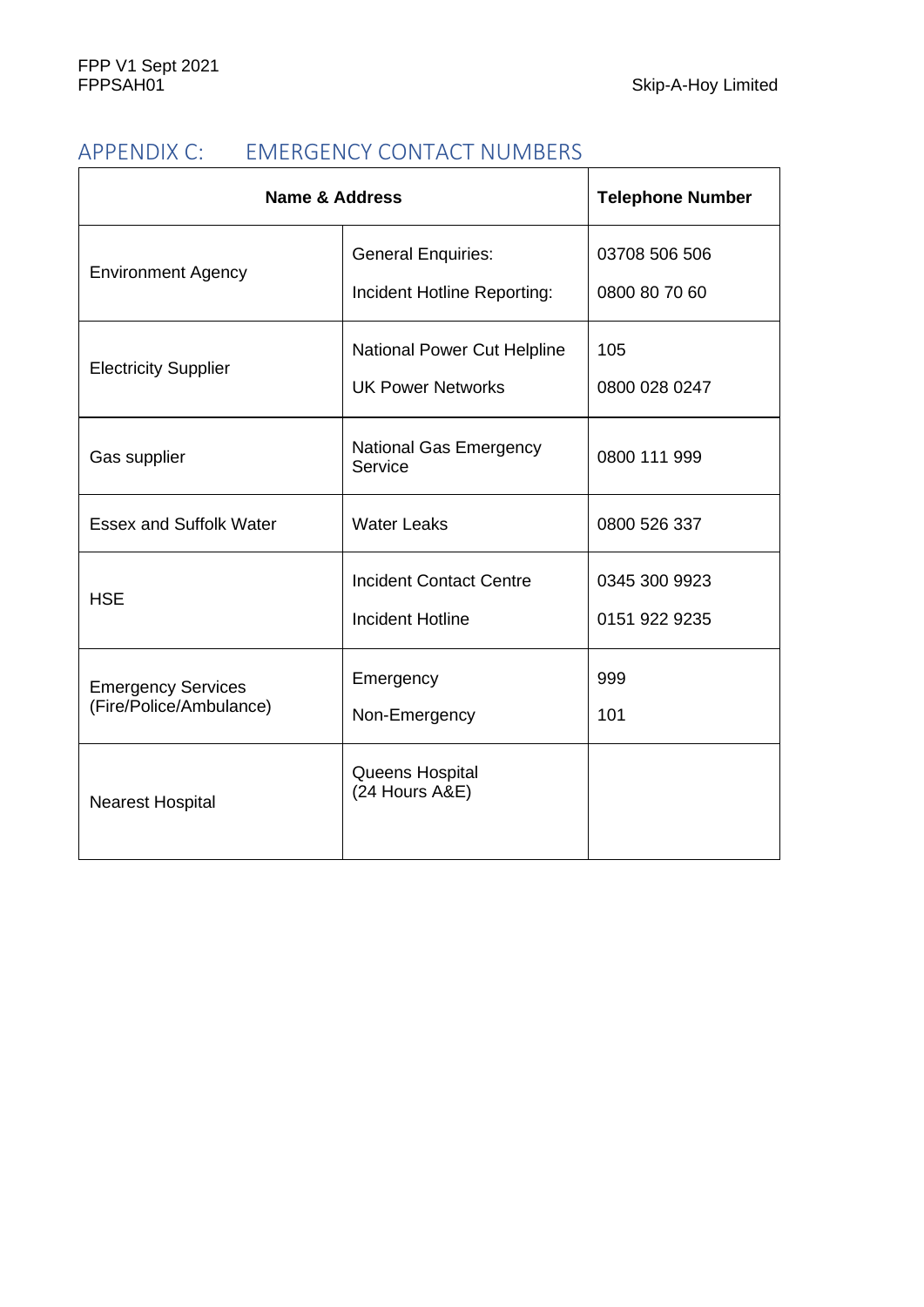# APPENDIX D: LOCAL CONTACT NUMBERS

| Name & Address    | <b>Telephone Number</b>                                           |               |
|-------------------|-------------------------------------------------------------------|---------------|
| F J CHURCH & SONS | Centenary Works Manor Way,<br>New Road Rainham, Essex RM13<br>8RH | 01708 522651  |
| Simply Loos       | Manor Way, New Road Rainham,<br>Essex RM13 8RH                    | 0208 532 7878 |
| Leader Lifestyle  | Unit 5 & 6 Manor Way, New Road<br>Rainham, Essex RM13 8RH         | 01708 526875  |
| New City College  | Manor Way, New Road<br>Rainham, Essex RM13 8RH                    | 01708 455011  |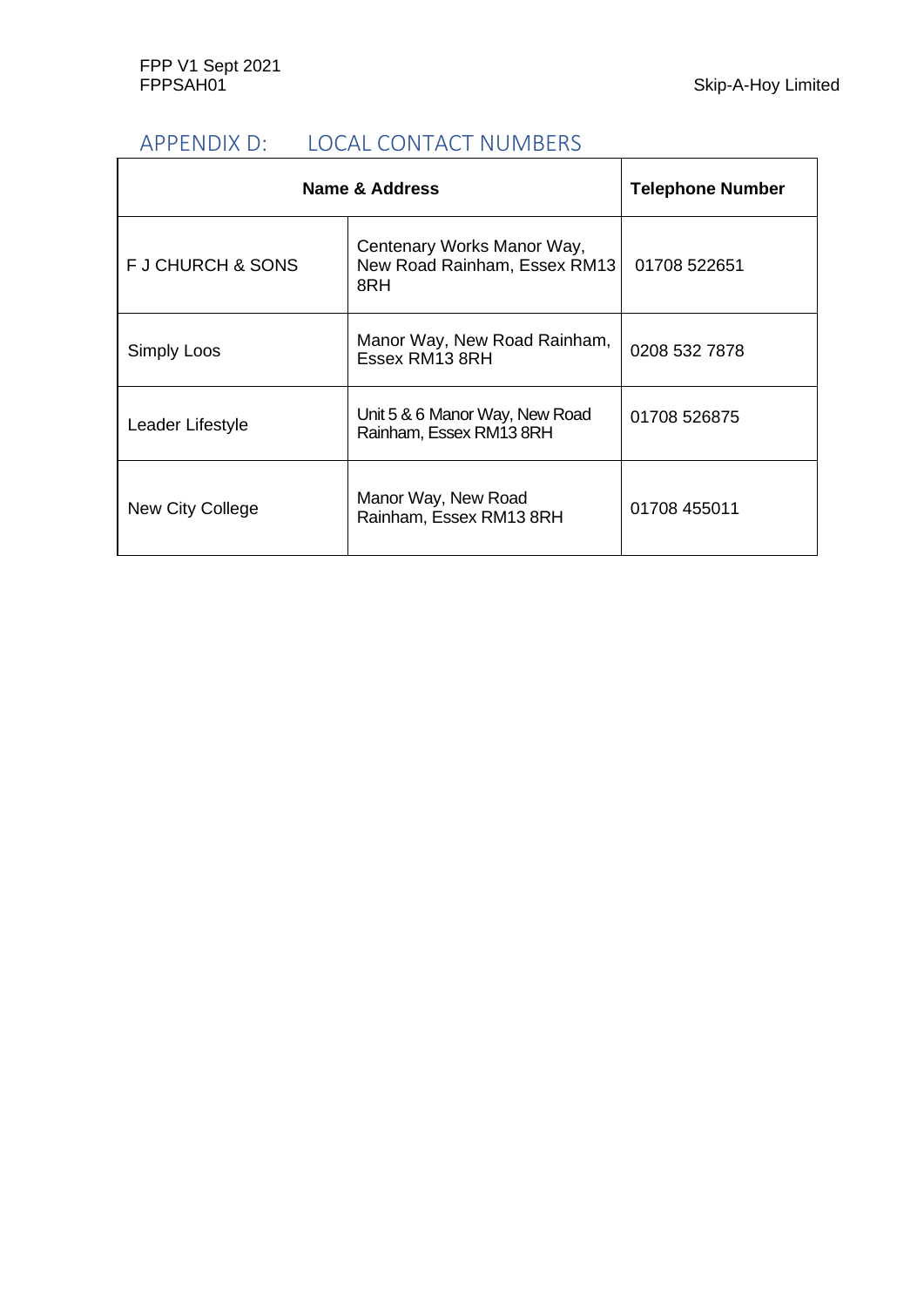#### APPENDIX E: DAILY CHECKS FORM  $\sim$

| Date:<br>Checked by (Initials)                                                  |                |  |       |       |      |  |       |
|---------------------------------------------------------------------------------|----------------|--|-------|-------|------|--|-------|
|                                                                                 | <b>ACTIONS</b> |  |       |       |      |  |       |
| Compliance (Y/N)                                                                |                |  |       |       |      |  |       |
| External:                                                                       |                |  |       |       |      |  |       |
| Security                                                                        |                |  |       |       |      |  |       |
| Signage condition                                                               |                |  |       |       |      |  |       |
| Litter                                                                          |                |  |       |       |      |  |       |
| Check external condition of site<br>buildings                                   |                |  |       |       |      |  |       |
| <b>CCTV Operational</b>                                                         |                |  |       |       |      |  |       |
| Integrity of concrete surface                                                   |                |  |       |       |      |  |       |
|                                                                                 |                |  |       |       |      |  |       |
| Internal:                                                                       |                |  |       |       |      |  |       |
| Integrity of concrete floor                                                     |                |  |       |       |      |  |       |
| Integrity of storage bays                                                       |                |  |       |       |      |  |       |
| Capacity of Waste Quarantine Area<br>(% full)                                   |                |  |       |       |      |  |       |
| Signage clear and intact                                                        |                |  |       |       |      |  |       |
| Evidence of leaks or spillages                                                  |                |  |       |       |      |  |       |
| Capacity of Storage Bay                                                         |                |  |       |       |      |  |       |
| Pests                                                                           |                |  |       |       |      |  |       |
| <b>Site Cleanliness</b>                                                         | <b>Start</b>   |  | 10.00 | 12.00 | 2.00 |  | Close |
| Parked vehicles over 6m from<br>combustible materials at the end of<br>the day. |                |  |       |       |      |  |       |
| Fire Watch<br>$check -$<br>storage<br>capacities, Fire Quarantine Area          |                |  |       |       |      |  |       |
| <b>Fire Fighting Equipment</b>                                                  |                |  |       |       |      |  |       |
| Actions:                                                                        |                |  |       |       |      |  |       |
|                                                                                 |                |  |       |       |      |  |       |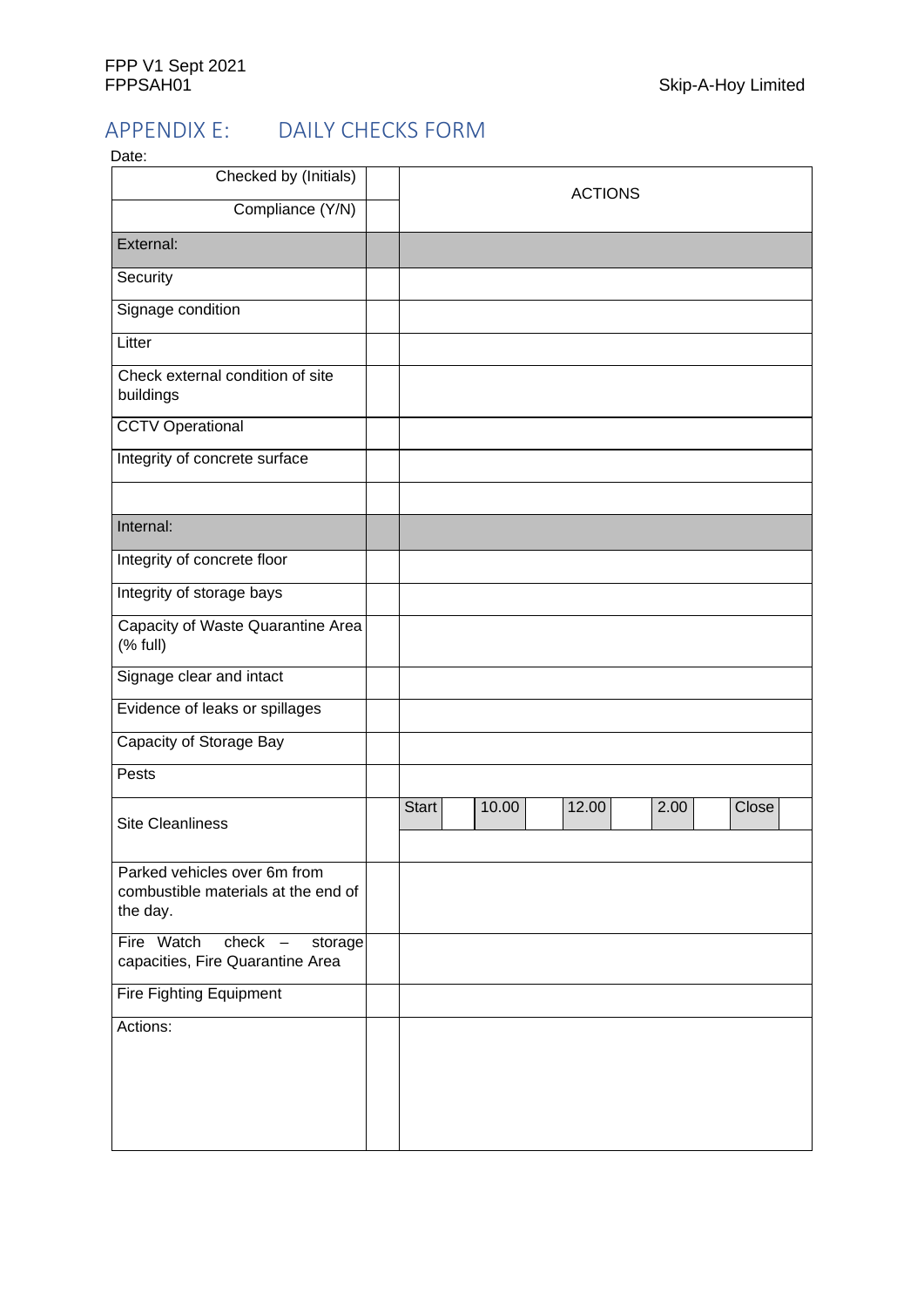### APPENDIX F: DAILY CHECKS PLANT

Week Commencing:  $\begin{vmatrix} \cdot & \cdot & \cdot \\ \cdot & \cdot & \cdot \\ \cdot & \cdot & \cdot \end{vmatrix}$  Completed by: (Name/ Job Title)

#### **CHECK LIST (TICK FOR COMPLIANT, CROSS FOR NON-COMPLIANT AND COMPLETE COMMENTS**

|                                       | Plant:                       | М | W | т | F | S | <b>Comments</b> |
|---------------------------------------|------------------------------|---|---|---|---|---|-----------------|
| Item                                  | <b>Check for</b>             |   |   |   |   |   |                 |
| Tyres, wheels, tracks                 | <b>Wear/damage/security</b>  |   |   |   |   |   |                 |
| <b>Engine, Water</b>                  | <b>Correct levels, leaks</b> |   |   |   |   |   |                 |
| <b>Lights and warning</b><br>devices  | <b>Correct operation</b>     |   |   |   |   |   |                 |
| <b>Hydraulic System/ All</b><br>pipes | <b>Correct operation</b>     |   |   |   |   |   |                 |
| <b>Service/Parking Brake</b>          | <b>Correct operation</b>     |   |   |   |   |   |                 |
| <b>Assess &amp; Body work</b>         | <b>Damage</b>                |   |   |   |   |   |                 |
| <b>Guards / Glass</b>                 | Damage/breakage              |   |   |   |   |   |                 |
| Air conditioning /<br>heater          | <b>Correct operation</b>     |   |   |   |   |   |                 |
| <b>Greasing points</b>                | <b>Cleaned and greased</b>   |   |   |   |   |   |                 |
| Radiator blown out / air<br>filter    | Free from debris             |   |   |   |   |   |                 |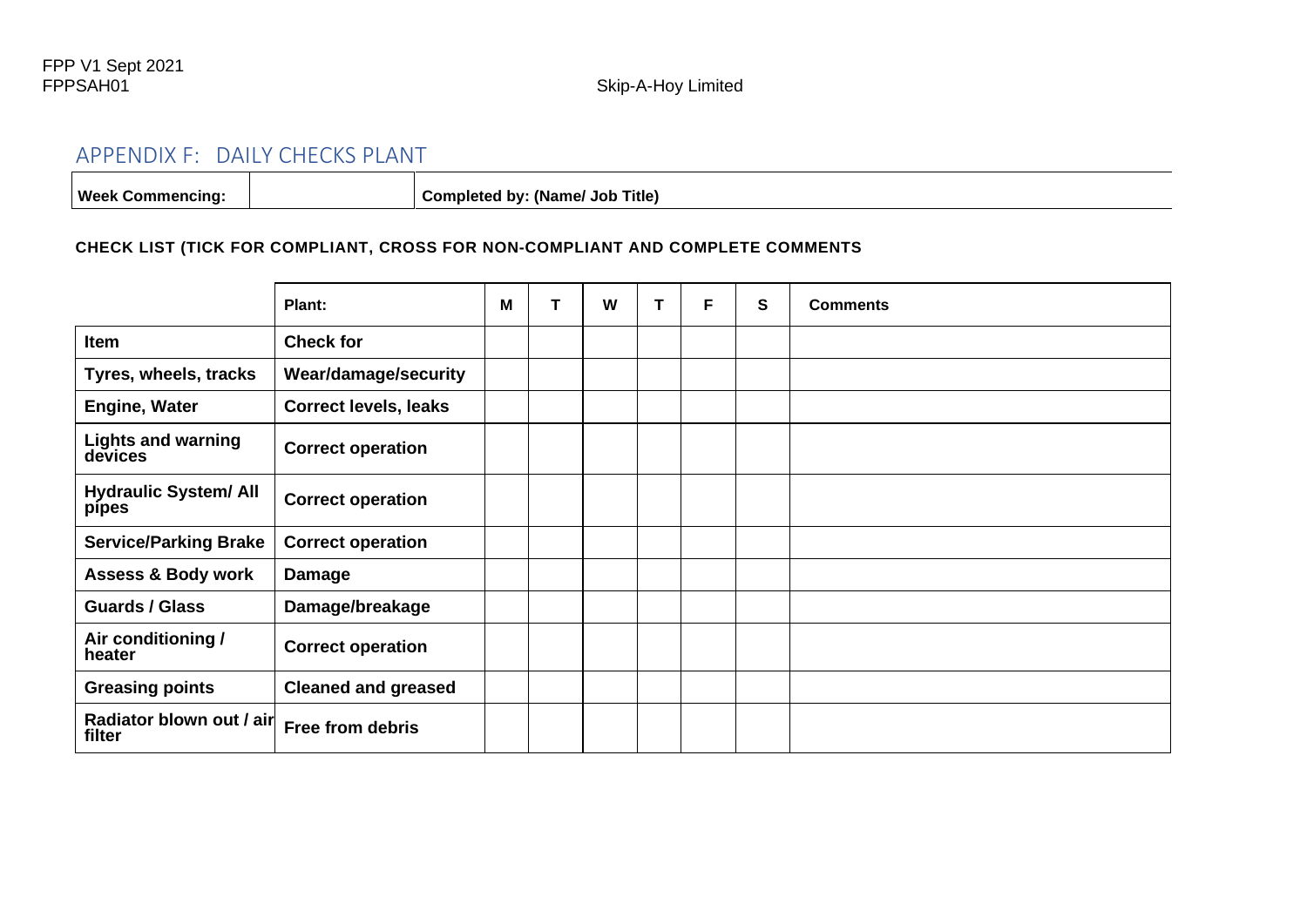# APPENDIX G: SPILLAGE PROCEDURE

#### **Spillage**

Potential causes of a spill

Minor spillages may be caused by:

- Machinery and fuel/oil leaks from vehicles
- Spillages or leaks from the diesel tank

#### **Prevention of Spillages**

Spillages and impacts from spillages will be prevented by:

- Controlling vehicle maneuvering will be controlled
- Regular maintenance of plant and machinery
- Diesel tank to be double skinned and bunded
- Spill kits maintained in site office

#### **Minor Spillage Procedure**

A minor spillage is one that usually presents little or no risk to person or property and is small enough to be safely cleaned up using the emergency spill kit. The procedure is:

- Protect yourself and alert others
- Avoid contact with the spilt liquid and wear appropriate PPE
- Contain the spill and cordon off the spill area
- Use the spill kits to clean up the spill
- Cover liquid spills with absorbent material, dispose of material into suitable container
- Label to identify the material
- Complete Incident Report Form

Spill kits will be maintained at the facility to respond to any spill incident. The spill kits will include:

- absorbent material;
- protective overalls;
- chemical/oil resistant gloves/goggles
- a broom and shovel